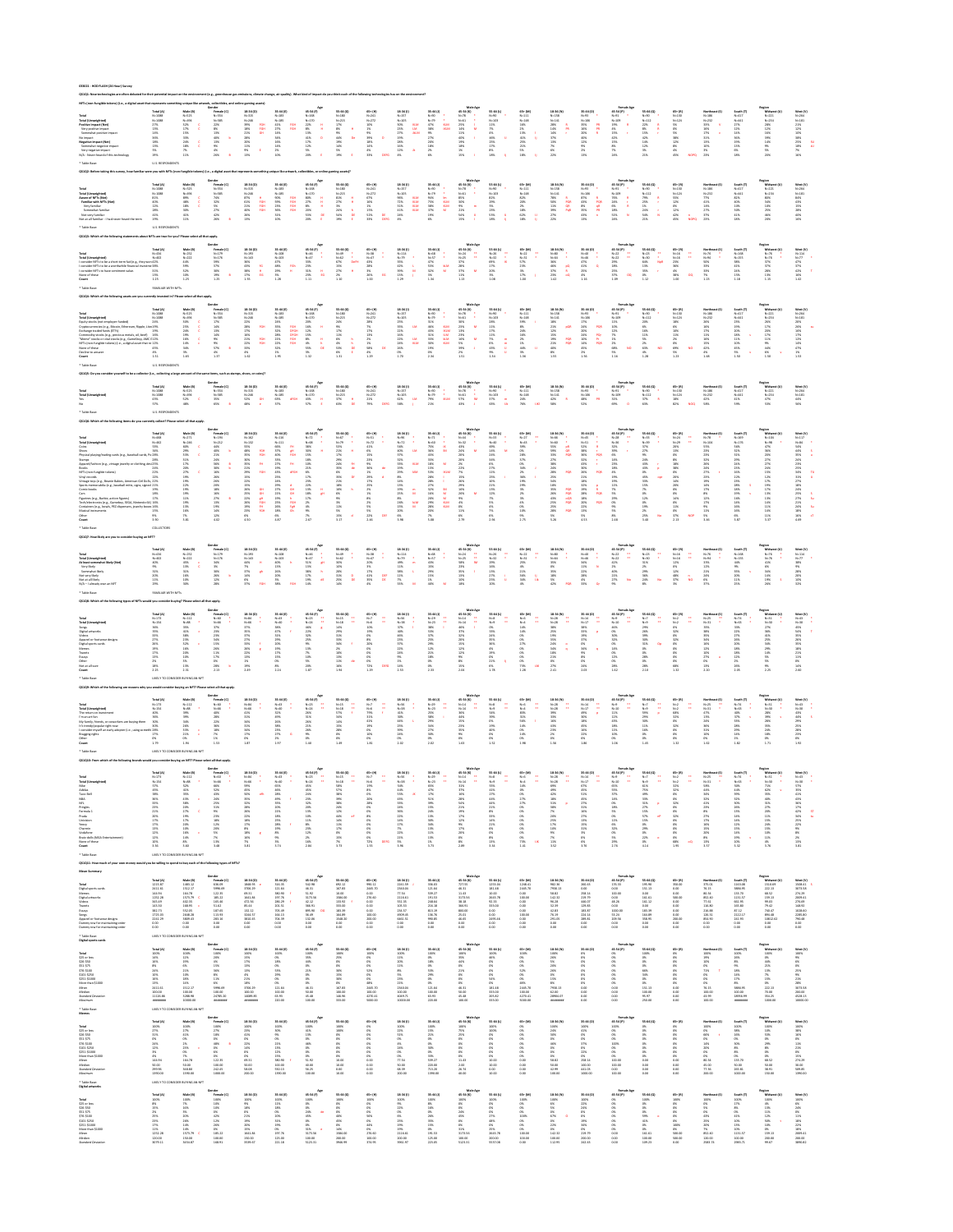| Maximum                   | 10000.00  | 10000.00                         | 500.00     | 10000.00  | 1000.00   | 10000.00  | 10000.00  | 500.00    | 10000.00  | 1000.00   | 10000.00        | 10000.00  | 100.00       | 500.00    | 500.00    | 0.00              | 250.00    | 500.00    | 10000.00             | 10000.00  | 500.00     | 10000.00 |
|---------------------------|-----------|----------------------------------|------------|-----------|-----------|-----------|-----------|-----------|-----------|-----------|-----------------|-----------|--------------|-----------|-----------|-------------------|-----------|-----------|----------------------|-----------|------------|----------|
| * Table Base:             |           | LIKELY TO CONSIDER BUYING AN NFT |            |           |           |           |           |           |           |           |                 |           |              |           |           |                   |           |           |                      |           |            |          |
| Videos                    |           |                                  |            |           |           |           |           |           |           |           |                 |           |              |           |           |                   |           |           |                      |           |            |          |
|                           |           |                                  | Gender     |           |           | Age       |           |           |           |           | <b>Male Age</b> |           |              |           |           | <b>Female Age</b> |           |           |                      |           | Region     |          |
|                           | Total (A) | Male (B)                         | Female (C) | 18-34 (D) | 35-44 (E) | 45-54 (F) | 55-64 (G) | 65+ (H)   | 18-34 (I) | 35-44 (J) | 45-54 (K)       | 55-64 (L) | 65+ (M)      | 18-34 (N) | 35-44 (O) | 45-54 (P)         | 55-64 (Q  | 65+ (R)   | Northeast (S)        | South (T) | Midwest (U | West (V) |
| Total                     | 100%      | 100%                             | 100%       | 100%      | 100%      | 100%      | 100%      | 0%        | 100%      | 100%      | 100%            | 100%      | 0%           | 100%      | 100%      | 100%              | 100%      | 0%        | 100%                 | 100%      | 100%       | 100%     |
| \$25 or less              | 19%       | 22%                              | 7%         | 17%       | 14%       | 39%       | 7%        | 0%        | 18%       | 16%       | 64%             | 18%       | 0%           | 13%       | 9%        | 0%                | 0%        | 0%        | 32%                  | 19%       | 16%        | 13%      |
| \$26-\$50                 |           | 9%                               | 35%        | 14%       | 12%       | 38%       | 0%        | . U%      | 12%       | 6%        | 9%              | 0%        | 0%           | 26%       | 37%       | 85%               | <b>0%</b> | 0%        | 10%                  | 15%       | 21%        | 15%      |
| \$51-\$75                 |           | 10%                              | 0%         | 11%       | 4%        | 0%        | 0%        | -0%       | 14%       | 5%        | 0%              | 0%        | 0%           | 0%        | - 0%      | 0%                | 0%        | 0%        | 15%                  | 3%        | 18%        | 0%       |
| \$76-\$100                |           | 13%                              | 34%        | 14%       | 16%       | 22%       | 42%       | -0%       | 8%        | 20%       | 27%             | 0%        | 0%           | 41%       | - 0%      | 15%               | 69%       | 0%        | 36%                  | 14%       | 11%        | 18%      |
| \$101-\$250               | 28%       | 34%                              | 11%        | 31%       | 36%       | 0%        | 32%       | 0%        | 33%       | 41%       | 0%              | 82%       | 0%           | 20%       | 15%       | 0%                | 0%        | 0%        | 0%                   | 35%       | 28%        | 36%      |
| \$251-\$1000              |           | 5%                               | 14%        | 7%        | 7%        | 0%        | 18%       | -0%       | 9%        | 0%        | 0%              | 0%        |              | 0%        | 39%       | 0%                | 31%       | 0%        | 7%                   | 5%        | 7%         | 11%      |
| More than \$1000          | 5%        | 7%                               | 0%         | 5%        | 9%        | 0%        | 0%        | 0%        | 6%        | 11%       | 0%              | 0%        | 0%           | 0%        | 0%        | 0%                | 0%        | 0%        | 0%                   | 8%        | 0%         | 8%       |
| Mean                      | 345.49    | 402.35                           | 165.46     | 472.56    | 286.29    | 42.12     | 133.92    | 0.00      | 551.35    | 248.64    | 38.18           | 92.33     | 0.00         | 96.28     | 446.07    | 48.26             | 161.12    | 0.00      | 77.61                | 661.95    | 99.03      | 276.69   |
| Median                    | 100.00    | 100.00                           | 100.00     | 100.00    | 200.00    | 30.00     | 111.00    | 0.00      | 100.00    | 200.00    | 18.00           | 111.00    | 0.00         | 100.00    | 250.00    | 50.00             | 100.00    | 0.00      | 60.00                | 100.00    | 60.00      | 200.00   |
| <b>Standard Deviation</b> | 1323.60   | 1511.56                          | 257.01     | 1762.44   | 389.09    | 36.71     | 93.91     | 0.00      | 1935.12   | 360.70    | 44.01           | 59.02     | 0.00         | 66.80     | 575.18    | 29.72             | 115.65    | 0.00      | 73.12                | 2180.85   | 82.52      | 351.63   |
| Maximum                   | 10000.00  | 10000.00                         | 1000.00    | 10000.00  | 1200.00   | 100.00    | 300.00    | 0.00      | 10000.00  | 1200.00   | 100.00          | 111.00    | 0.00         | 200.00    | 1000.00   | 100.00            | 300.00    | 0.00      | 300.00               | 10000.00  | 300.00     | 1200.00  |
| * Table Base:             |           | LIKELY TO CONSIDER BUYING AN NFT |            |           |           |           |           |           |           |           |                 |           |              |           |           |                   |           |           |                      |           |            |          |
| <b>Tweets</b>             |           |                                  |            |           |           |           |           |           |           |           |                 |           |              |           |           |                   |           |           |                      |           |            |          |
|                           |           |                                  | Gender     |           |           | Age       |           |           |           |           | <b>Male Age</b> |           |              |           |           | <b>Female Age</b> |           |           |                      |           | Region     |          |
|                           | Total (A) | Male (B)                         | Female (C) | 18-34 (D) | 35-44 (E) | 45-54 (F) | 55-64 (G) | 65+ (H)   | 18-34 (I) | 35-44 (J) | 45-54 (K)       | 55-64 (L) | 65+ (M)      | 18-34 (N) | 35-44 (O) | 45-54 (P)         | 55-64 (Q  | 65+ (R)   | Northeast (S)        | South (T) | Midwest (U | West (V) |
| Total                     | 100%      | 100%                             | 100%       | 100%      | 100%      | 100%      | 100%      | 0%        | 100%      | 100%      | 100%            | 100%      | 0%           | 100%      | 100%      | 0%                | <b>0%</b> | 0%        | 100%                 | 100%      | 100%       | 100%     |
| \$25 or less              |           | 10%                              | 37%        | 22%       | 0%        | 28%       | 0%        |           | 14%       | 0%        | 28%             | 0%        | 0%           | 46%       | - 0%      | 0%                |           | 0%        | 0%                   | 13%       | 23%        | 21%      |
| \$26-\$50                 | 19%       | 13%                              | 44%        | 18%       | 31%       | -0%       | 0%        | <b>0%</b> | 5%        | 37%       | 0%              | 0%        |              | 54%       | - 0%      | 0%                | <b>0%</b> | 0%        | 46%                  | 15%       | 0%         | 27%      |
| \$51-\$75                 | -2%       | 3%                               | 0%         | 0%        | 8%        | 0%        | 0%        | 0%        | 0%        | 9%        | 0%              | 0%        | 0%           | 0%        | - 0%      | 0%                | <b>0%</b> | 0%        | 0%                   | 4%        | 0%         | 0%       |
| \$76-\$100                |           | 18%                              | 14%        | 18%       | 23%       |           | 0%        | -0%       | 25%       | 14%       | 0%              | 0%        |              | 0%        | 70%       | 0%                |           | 0%        | 32%                  | 7%        | 77%        | 0%       |
| \$101-\$250               |           | 39%                              | 6%         | 41%       | 20%       |           | 0%        |           | 57%       | 18%       | 0%              | 0%        |              | 0%        | 30%       | 0%                |           | 0%        | 0%                   | 43%       | 0%         | 38%      |
| \$251-\$1000              |           | 18%                              | 0%         |           | 18%       | 72%       | 100%      |           | 0%        | 22%       | 72%             | 100%      |              | 0%        |           | -0%               |           | 0%        | 23%                  | 17%       | 0%         | 13%      |
| More than \$1000          | -0%       | 0%                               | 0%         | 0%        | 0%        | -0%       | 0%        | -0%       | 0%        | 0%        | 0%              | 0%        |              | 0%        | - 0%      | 0%                | 0%        | 0%        | 0%                   | 0%        | 0%         |          |
| Mean                      | 143.30    | 168.95                           | 51.62      | 85.44     | 201.51    | 366.91    | 333.00    | 0.00      | 105.53    | 216.18    | 366.91          | 333.00    | n nn<br>v.vv | 32.39     | 129.83    | 0.00              | 0.00      | 0.00      | 116.80               | 165.80    | 79.42      | 148.92   |
| Median                    | 100.00    | 109.00                           | 37.00      | 100.00    | 100.00    | 500.00    | 333.00    | 0.00      | 109.00    | 100.00    | 500.00          | 333.00    | 0.00         | 37.00     | 100.00    | 0.00              | 0.00      | 0.00      | 100.00               | 109.00    | 100.00     | 150.00   |
| <b>Standard Deviation</b> | 184.06    | 200.10                           | 49.48      | 55.71     | 306.18    | 344.31    | 0.00      | 0.00      | 52.08     | 338.60    | 344.31          | 0.00      | 0.00         | 14.98     | 102.09    | 0.00              | 0.00      | 0.00      | 130.38               | 236.48    | 43.53      | 162.96   |
| Maximum                   | 1000.00   | 1000.00                          | 200.00     | 200.00    | 1000.00   | 500.00    | 333.00    | 0.00      | 200.00    | 1000.00   | 500.00          | 333.00    | 0.00         | 50.00     | 200.00    | 0.00              | 0.00      | 0.00      | 300.00               | 1000.00   | 100.00     | 500.00   |
| * Table Base:             |           | LIKELY TO CONSIDER BUYING AN NFT |            |           |           |           |           |           |           |           |                 |           |              |           |           |                   |           |           |                      |           |            |          |
| Essays                    |           |                                  |            |           |           |           |           |           |           |           |                 |           |              |           |           |                   |           |           |                      |           |            |          |
|                           |           |                                  | Gender     |           |           | Age       |           |           |           |           | <b>Male Age</b> |           |              |           |           | <b>Female Age</b> |           |           |                      |           | Region     |          |
|                           | Total (A) | Male (B)                         | Female (C) | 18-34 (D) | 35-44 (E) | 45-54 (F) | 55-64 (G) | 65+ (H)   | 18-34 (I) | 35-44 (J) | 45-54 (K)       | 55-64 (L) | 65+ (M)      | 18-34 (N) | 35-44 (O) | 45-54 (P)         | 55-64 (Q  | $65+ (R)$ | <b>Northeast (S)</b> | South (T) | Midwest (U | West (V) |
| <b>Total</b>              | 100%      | 100%                             | 100%       | 100%      | 100%      | 100%      | 100%      | 0%        | 100%      | 100%      | 100%            | 0%        | 0%           | 100%      | 100%      | 100%              | 100%      | 0%        | 100%                 | 100%      | 100%       | 100%     |
| \$25 or less              | 17%       | 7%                               | 29%        | 33%       | 0%        | 0%        | 0%        | 0%        | 15%       | 0%        | 0%              |           |              | 49%       | -0%       | 0%                | 0%        | 0%        | 0%                   | 43%       | 0%         |          |
| \$26-\$50                 |           | 11%                              | 0%         | 11%       |           |           |           |           | 25%       |           | 0%              |           |              |           |           |                   |           | 0%        | 13%                  | 0%        | 27%        |          |
| \$51-\$75                 |           | 0%                               | 13%        | 12%       | 0%        |           | 0%        |           | 0%        | 0%        | 0%              |           | 0%           | 22%       | -0%       | -0%               | 0%        | 0%        | 0%                   | 15%       | 0%         |          |
| \$76-\$100                | 29%       | 29%                              | 28%        | 31%       | 25%       |           | 58%       |           | 34%       | 30%       | 0%              |           |              | 29%       |           | 0%                | 58%       | 0%        | 67%                  | 20%       | 0%         |          |
| \$101-\$250               |           | 21%                              | 11%        | 0%        | 57%       | -0%       | 0%        | 0%        | 0%        | 48%       | 0%              |           |              | 0%        | 100%      | 0%                | 0%        | 0%        | 0%                   | 12%       | 0%         | 51%      |
| \$251-\$1000              | 20%       | 22%                              | 19%        | 12%       | 0%        | 100%      | 42%       | 0%        | 26%       | 0%        | 100%            | 0%        | 0%           | 0%        | 0%        | 100%              | 42%       | 0%        | 20%                  | 9%        | 73%        | 24%      |
| More than \$1000          | 5%        | 10%                              | 0%         | 0%        | 19%       | 0%        | 0%        | 0%        | 0%        | 23%       | 0%              | 0%        |              | 0%        | 0%        | 0%                | 0%        | 0%        | 0%                   | 0%        | 0%         | 25%      |
| Mean                      | 382.73    | 552.05                           | 187.65     | 132.12    | 705.49    | 895.90    | 183.39    | 0.00      | 234.57    | 813.19    | 800.00          | 0.00      | 0.00         | 42.83     | 183.87    | 1000.00           | 183.39    | 0.00      | 216.88               | 87.12     | 740.47     | 1028.60  |
| Median                    | 100.00    | 200.00                           | 100.00     | 58.00     | 200.00    | 800.00    | 100.00    | 0.00      | 90.00     | 200.00    | 800.00          | 0.00      | 0.00         | 58.00     | 200.00    | 1000.00           | 100.00    | 0.00      | 100.00               | 58.00     | 1000.00    | 200.00   |
| <b>Standard Deviation</b> | 709.48    | 911.97                           | 309.40     | 241.98    | 1207.95   | 133.48    | 141.15    | 0.00      | 338.66    | 1321.78   | 0.00            | 0.00      | 0.00         | 46.56     | 108.51    | 0.00              | 141.15    | 0.00      | 290.82               | 102.89    | 732.93     | 1290.21  |

*Maximum* 3000.00 3000.00 1000.00 900.00 3000.00 1000.00 300.00 0.00 900.00 3000.00 800.00 0.00 0.00 100.00 200.00 1000.00 300.00 0.00 900.00 300.00 1000.00 3000.00

\* Table Base: LIKELY TO CONSIDER BUYING AN NFT

| Songs                              |           |                                  |            |           |           |           |           |           |             |             |                 |           |         |            |            |                   |           |           |               |           |               |          |
|------------------------------------|-----------|----------------------------------|------------|-----------|-----------|-----------|-----------|-----------|-------------|-------------|-----------------|-----------|---------|------------|------------|-------------------|-----------|-----------|---------------|-----------|---------------|----------|
|                                    |           |                                  | Gender     |           |           | Age       |           |           |             |             | <b>Male Age</b> |           |         |            |            | <b>Female Age</b> |           |           |               |           | Region        |          |
|                                    | Total (A) | Male (B)                         | Female (C) | 18-34 (D) | 35-44 (E) | 45-54 (F) | 55-64 (G) | $65+ (H)$ | 18-34 (I)   | 35-44 (J)   | 45-54 (K)       | 55-64 (L) | 65+ (M) | 18-34 (N)  | 35-44 (O)  | 45-54 (P)         | 55-64 (Q) | $65+ (R)$ | Northeast (S) | South (T) | Midwest (U)   | West (V  |
| Total                              | 100%      | 100%                             | 100%       | 100%      | 100%      | 100%      | 100%      | 100%      | 100%        | 100%        | 100%            | 0%        | 100%    | 100%       | 100%       | 100%              | 100%      | 0%        | 100%          | 100%      | 100%          | 100%     |
| \$25 or less                       | 24%       | 20%                              | 32%        | 18%       | 27%       | 45%       | 0%        | 0%        | 11%         | 16%         | 57%             | 0%        |         | 32%        | 49%        | 27%               | 0%        | 0%        | 14%           | 29%       | 46%           | 13%      |
| \$26-\$50                          | 30%       | 30%                              | 28%        | 25%       | 28%       | 51%       | 23%       | 0%        | 25%         | 36%         | 43%             | ወ%        |         | 24%        | 10%        | 63%               | 23%       | 0%        | 21%           | 36%       | 16%           | 32%      |
| \$51-\$75                          | 2%        | 1%                               | 3%         | 0%        | 8%        | 0%        | 0%        | 0%        | 0%          | 5%          | 0%              | 0%        |         | 0%         | 14%        | 0%                | 0%        | 0%        | 8%            | 2%        | 0%            | 0%       |
| \$76-\$100                         |           | 13%                              | 21%        | 15%       | 20%       | 0%        | 37%       | 100%      | 6%          | 26%         | 0%              | -0%       | 100%    | 32%        | 7%         | 0%                | 37%       | 0%        | 32%           | 14%       | 11%           | 13%      |
| \$101-\$250                        |           | 10%                              | 7%         | 13%       | 7%        | 4%        | 0%        | 0%        | 14%         | 10%         | 0%              | 0%        |         | 10%        | 0%         | 10%               | 0%        | 0%        | 19%           | 4%        | 5%            | 12%      |
| \$251-\$1000                       | 8%        | 7%                               | 9%         | 7%        | 11%       | 0%        | 40%       | 0%        | 10%         | 7%          | 0%              | 0%        |         | 2%         | 19%        | 0%                | 40%       | 0%        | 6%            | 10%       | 2%            | 8%       |
| More than \$1000                   | 11%       | 18%                              | 0%         | 22%       | 0%        | 0%        | 0%        | 0%        | 34%         | 0%          | 0%              | 0%        | 0%      | 0%         | 0%         | 0%                | 0%        | 0%        | 0%            | 4%        | 19%           | 22%      |
| Mean                               | 1725.03   | 2648.28                          | 113.93     | 3244.57   | 164.13    | 36.49     | 164.89    | 100.00    | 4909.45     | 136.76      | 25.01           | 0.00      | 100.00  | 76.19      | 224.14     | 53.24             | 164.89    | $0.00\,$  | 126.31        | 2122.17   | 894.48        | 2285.80  |
| Median                             | 50.00     | 50.00                            | 50.00      | 100.00    | 45.00     | 50.00     | 100.00    | 100.00    | 200.00      | 45.00       | 15.00           | 0.00      | 100.00  | 50.00      | 50.00      | 50.00             | 100.00    | $0.00\,$  | 100.00        | 50.00     | 40.00         | 100.00   |
| <b>Standard Deviation</b>          | 6751.94   | 8365.04                          | 212.19     | 9226.33   | 306.46    | 42.24     | 157.73    | 0.00      | 11120.65    | 255.06      | 23.03           | 0.00      | 0.00    | 84.99      | 426.18     | 60.93             | 157.73    | 0.00      | 166.31        | 9968.22   | 1827.39       | 4219.00  |
| Maximum                            | 50000.00  | 50000.00                         | 1000.00    | 50000.00  | 1000.00   | 200.00    | 300.00    | 100.00    | 50000.00    | 1000.00     | 50.00           | 0.00      | 100.00  | 500.00     | 1000.00    | 200.00            | 300.00    | 0.00      | 700.00        | 50000.00  | 4400.00       | 10000.00 |
| * Table Base:                      |           | LIKELY TO CONSIDER BUYING AN NFT |            |           |           |           |           |           |             |             |                 |           |         |            |            |                   |           |           |               |           |               |          |
| <b>Apparel or footwear designs</b> |           |                                  |            |           |           |           |           |           |             |             |                 |           |         |            |            |                   |           |           |               |           |               |          |
|                                    |           |                                  | Gender     |           |           | Age       |           |           |             |             | <b>Male Age</b> |           |         |            |            | <b>Female Age</b> |           |           |               |           | <b>Region</b> |          |
|                                    | Total (A) | Male (B)                         | Female (C) | 18-34 (D) | 35-44 (E) | 45-54 (F) | 55-64 (G) | $65+ (H)$ | $18-34$ (I) | $35-44$ (J) | 45-54 (K)       | 55-64 (L) | 65+ (M) | $18-34(N)$ | $35-44(0)$ | 45-54 (P)         | 55-64 (Q) | $65+ (R)$ | Northeast (S) | South (T) | Midwest (U)   | West (V  |
| Total                              | 100%      | 100%                             | 100%       | 100%      | 100%      | 100%      | 100%      | 100%      | 100%        | 100%        | 100%            | 100%      | 0%      | 100%       | 100%       | 100%              | 100%      | 100%      | 100%          | 100%      | 100%          | 100%     |
| \$25 or less                       | 22%       | 27%                              | 15%        | 26%       | 20%       | 21%       | 10%       | 0%        | 39%         | 9%          | 44%             | 0%        | 0%      | 9%         | 35%        | 0%                | 22%       | 0%        | 28%           | 23%       | 0%            | 30%      |
| \$26-\$50                          | 2%        | 3%                               | 0%         | 4%        | 0%        | 0%        | 0%        | 0%        | 7%          | 0%          | 0%              | 0%        |         | 0%         | 0%         | 0%                | 0%        | 0%        | 11%           | 0%        | 0%            | 0%       |
| \$51-\$75                          | 3%        | 5%                               | 0%         | 0%        | 0%        | 21%       | 0%        | 0%        | 0%          | 0%          | 44%             | 0%        |         | 0%         | 0%         | 0%                | 0%        | 0%        | 0%            | 0%        | 16%           | 0%       |
| \$76-\$100                         |           | 5%                               | 29%        | 24%       | 0%        | 29%       | 0%        | 0%        | 7%          | 0%          | 11%             | 0%        |         | 46%        | 0%         | 45%               | 0%        | 0%        | 12%           | 10%       | 30%           | 17%      |
| \$101-\$250                        | 28%       | 35%                              | 18%        | 15%       | 47%       | 0%        | 60%       | 100%      | 17%         | 66%         | 0%              | 77%       | 0%      | 14%        | 19%        | 0%                | 38%       | 100%      | 34%           | 45%       | 15%           | 2%       |
| \$251-\$1000                       | 23%       | 11%                              | 38%        | 23%       | 24%       | 29%       | 18%       | 0%        | 18%         | 8%          | 0%              | 0%        | 0%      | 31%        | 47%        | 55%               | 40%       | 0%        | 7%            | 22%       | 19%           | 40%      |
| More than \$1000                   | 7%        | 13%                              | 0%         | 7%        | 10%       | 0%        | 13%       | 0%        | 13%         | 16%         | 0%              | 23%       | 0%      | 0%         | 0%         | 0%                | 0%        | 0%        | 7%            | 0%        | 21%           | 11%      |
| Mean                               | 2241.29   | 3809.43                          | 283.16     | 3810.45   | 704.39    | 132.06    | 1548.20   | 200.00    | 6461.51     | 990.85      | 46.65           | 2495.46   | 0.00    | 291.05     | 289.81     | 209.56            | 358.95    | 200.00    | 854.90        | 241.93    | 10812.62      | 790.48   |
| Median                             | 200.00    | 200.00                           | 189.00     | 100.00    | 200.00    | 100.00    | 222.00    | 200.00    | 100.00      | 200.00      | 75.00           | 222.00    | 0.00    | 100.00     | 250.00     | 300.00            | 200.00    | 200.00    | 90.00         | 200.00    | 150.00        | 259.00   |
| <b>Standard Deviation</b>          | 9323.51   | 12391.23                         | 305.17     | 13119.75  | 1485.34   | 123.14    | 3686.43   | 0.00      | 17170.46    | 1914.96     | 47.86           | 5252.99   | 0.00    | 359.03     | 335.90     | 122.04            | 389.91    | 0.00      | 2752.79       | 269.31    | 21785.88      | 1576.48  |
| Maximum                            | 50000.00  | 50000.00                         | 1000.00    | 50000.00  | 5000.00   | 300.00    | 10000.00  | 200.00    | 50000.00    | 5000.00     | 100.00          | 10000.00  | 0.00    | 1000.00    | 1000.00    | 300.00            | 700.00    | 200.00    | 10000.00      | 1000.00   | 50000.00      | 5000.00  |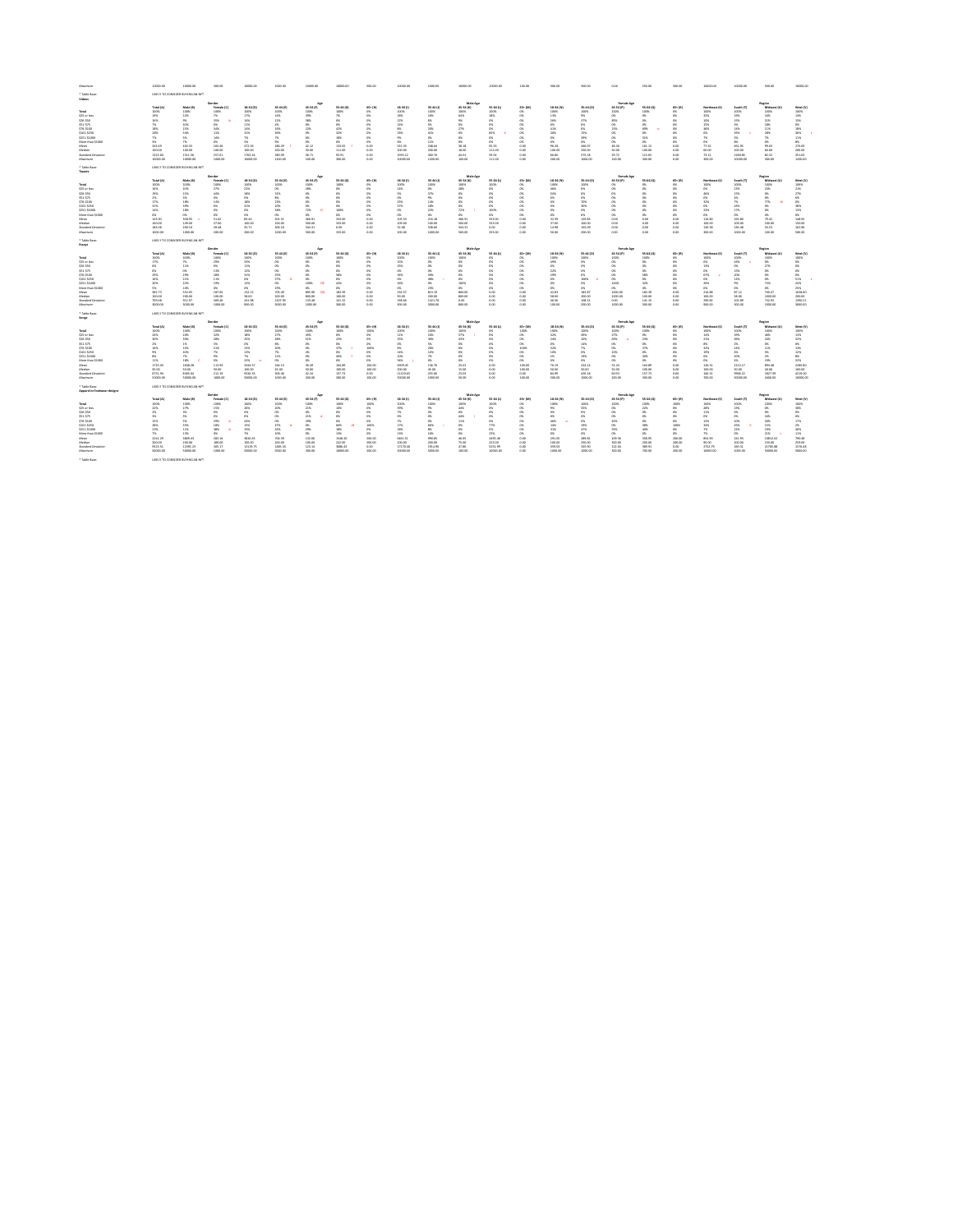QS1Q1: New technologies are often debated for their potential impact on the environment (e.g., greenhouse gas emissions, climate change, air quality). What kind of impact do you think each of the following technologies has

# **NFTs (non-fungible tokens) (i.e., a digital asset that represents something unique like artwork, collectibles, and online gaming assets)**

\* Table Base: U.S. RESPONDENTS

# **QS1Q2: Before taking this survey, how familiar were you with NFTs (non-fungible tokens) (i.e., a digital asset that represents something unique like artwork, collectibles, or online gaming assets)?**

\* Table Base: U.S. RESPONDENTS

# **QS1Q3: Which of the following statements about NFTs are true for you? Please select all that apply.**

\* Table Base: FAMILIAR WITH NFTs

\* Table Base: U.S. RESPONDENTS

# **QS1Q5: Do you consider yourself to be a collector (i.e., collecting a large amount of the same items, such as stamps, shoes, or coins)?**

\* Table Base: U.S. RESPONDENTS

# **QS1Q6: Which of the following items do you currently collect? Please select all that apply.**

\* Table Base: COLLECTORS

# **QS1Q7: How likely are you to consider buying an NFT?**

# **QS1Q8: Which of the following types of NFTs would you consider buying? Please select all that apply.**

|                              |           |                     |                     | <b>Household Income</b> |              |                | Education        |             |           |           |           | <b>Children in HH</b> |           | <b>Parent of Child Under 18</b> |           | <b>Home Ownership</b> |             | <b>Marital Status</b> |           | Race/Ethnici |              |
|------------------------------|-----------|---------------------|---------------------|-------------------------|--------------|----------------|------------------|-------------|-----------|-----------|-----------|-----------------------|-----------|---------------------------------|-----------|-----------------------|-------------|-----------------------|-----------|--------------|--------------|
|                              | Total (A) | Less than \$50K (B) | \$50K - \$74.9K (C) | \$75K - \$99.9K (L      | $$100K+ (E)$ | HS or Less (F) | Some College (G) | $Grad+ (H)$ | Yes (I,   | No (J)    | Yes (K)   | No (L)                |           | No (N)                          | Homeow    | Renter (P)            | Married (Q) | Not married (R)       | White (S) | AA (T)       | Hispanic (U) |
| <b>Total</b>                 | N=1088    | $N = 312$           | $N = 17$            | $N = 142$               | $N = 411$    | $N = 352$      |                  | $N = 257$   | $N = 611$ | $N = 477$ | $N = 398$ | $N = 690$             | $N = 354$ | $N = 734$                       | $N = 826$ | $N = 23/$             | $N = 525$   | $N = 563$             | $N = 686$ | $N = 122$    | N=175        |
| Total (Unweighted)           | N=1088    | $N = 383$           | N=229               | N=142                   | N=287        | $N = 283$      | N=300            | N=334       | N=585     | $N = 503$ | N=335     | N=753                 | $N = 309$ | N=779                           | $N = 798$ | N=264                 | N=578       | $N = 510$             | $N = 835$ | N=88         | N=80         |
| <b>Positive impact (Net)</b> |           | 26%                 | 18%                 | 15%                     | 36%          | 24%            |                  | 36%         | 35%       | 16%       | 43%       | 17%                   | 45%       | 18%                             |           |                       |             |                       | 23%       |              |              |
| Very positive impact         |           | 12%<br>- CD -       | 4%                  |                         | 20%          | 10%            | 6%               | 17%         | 19%       |           | , २%      |                       | 24%       |                                 |           |                       |             |                       | 11%       |              |              |
| Somewhat positive impact     |           | 14%                 | 14%                 | $1\%$                   |              | 14%            | 10%              | 19%         | 16%       | 12%       | 20%       | 10%                   | 22%       | 10%                             |           |                       |             |                       | 12%       |              |              |
| No impact                    |           | 36%                 |                     | 48%                     |              | 37%            |                  | 32%         | 37%       | 35%       | 25%       |                       |           |                                 | 36%       |                       | 37%         |                       | 39%       |              |              |
| <b>Negative impact (Net)</b> |           |                     | 14%                 |                         |              | 19%            |                  | 17%         | 15%       | 22%       | 18%       |                       |           | 19%                             |           |                       | 16%         |                       | 17%       | 18%          |              |
| Somewhat negative impacu     |           |                     |                     |                         |              |                |                  | 14%         | 10%       | 17%       | 13%       |                       |           |                                 |           |                       |             |                       |           |              |              |
| Very negative impact         |           | 9%                  |                     |                         |              |                | 4%               | 3%          |           |           |           |                       |           |                                 |           |                       |             |                       |           |              |              |
|                              |           | 18%                 | 26%                 |                         |              | 20%            |                  | 16%         | 13%       | 26%       | 15%       |                       | ∣⊰%       |                                 |           |                       |             |                       |           |              |              |

\* Table Base: LIKELY TO CONSIDER BUYING AN NFT

|                                 |           |                     | <b>Household Income</b> |                     |           |  |                       | Educatio         |           |           | спрюуе    |           | Children in HH |           | <b>Parent of Child Under 18</b> |               | <b>Home Ownership</b> |             | <b>Aarital Status</b> |           | Race/Ethnicit |              |
|---------------------------------|-----------|---------------------|-------------------------|---------------------|-----------|--|-----------------------|------------------|-----------|-----------|-----------|-----------|----------------|-----------|---------------------------------|---------------|-----------------------|-------------|-----------------------|-----------|---------------|--------------|
|                                 | Total (A) | Less than \$50K (B) | \$50K - \$74.9K (C)     | \$75K - \$99.9K (D) | \$100K+(I |  | <b>HS or Less (F)</b> | Some College (G) |           |           | No (J)    | Yes (K)   | No (L)         |           | No (N)                          | Homeowner (O) | Renter (P)            | Married (Q) | Not married (R)       | White (S) | AA (T)        | Hispanic (U) |
| <b>Total</b>                    | N=1088    | $N = 312$           | $N = 174$               | N=142               | $N = 41$  |  | $N = 352$             |                  | $N = 257$ | $N = 611$ | $N = 477$ | N=398     | N=690          | N=354     | N=734                           |               | N=237                 | N=525       | N=563                 |           | $N = 122$     | N=175        |
| <b>Total (Unweighted)</b>       | N=1088    | $N = 383$           | $N = 229$               | $N = 142$           | N=287     |  | $N = 283$             | N=300            | $N = 334$ | N=585     | $N = 503$ | $N = 335$ | N=753          | $N = 309$ | $N = 779$                       | $N = 798$     | $N = 264$             | N=578       | $N = 510$             | $N = 835$ | $N = 88$      |              |
| <b>Aware of NFTs (Net)</b>      |           |                     | 74%                     |                     |           |  | 80%                   |                  | 84%       | 87%       | 74%       | 85%       | 79%            | 87%       | 78%                             |               |                       |             |                       |           |               |              |
| <b>Familiar with NFTs (Net)</b> |           |                     |                         | 35%                 | 48%       |  | 42%                   | 26%              | 42%       | 52%       | 25%       |           | 30%            | 61%       | 30%                             | 40%           | 40%                   |             |                       |           |               | 50%          |
| Very familiar                   |           | 6%                  | 6%                      | 10%                 | 21%       |  | 8%                    | 3%               |           | 19%       |           |           |                |           |                                 |               |                       |             |                       |           |               |              |
| Somewhat familiar               | 28%       |                     | 26%                     |                     |           |  | 34%                   |                  | 26%       | 32%       | 23%       |           |                | ახ%       | 24%                             |               |                       |             |                       |           |               |              |
| Not very familiar               |           | 44%                 | 41%                     | 44%                 | 38%       |  | 38%                   |                  | 42%       | 35%       | 49%       | 28%       | 49%            |           |                                 |               |                       |             |                       |           |               |              |
| - Not at all familia            |           |                     |                         |                     | 14%       |  | 20%                   | 24%              | 16%       | 13%       | 26%       | 15%       |                | 13%       |                                 | 19%           |                       |             |                       |           |               |              |

# **QS1Q9: Which of the following are reasons why you would consider buying an NFT? Please select all that apply.**

|                                                                |           |                     |                     | <b>Household Income</b> |                   |                | Education        |                   |           | <b>Employer</b> |           | Children in HH |           |           |           | <b>Home Ownership</b> |             | <b>Marital Status</b> |           | Race/Ethnicity |              |
|----------------------------------------------------------------|-----------|---------------------|---------------------|-------------------------|-------------------|----------------|------------------|-------------------|-----------|-----------------|-----------|----------------|-----------|-----------|-----------|-----------------------|-------------|-----------------------|-----------|----------------|--------------|
|                                                                | Total (A) | Less than \$50K (B) | \$50K - \$74.9K (C) | \$75K - \$99.9K (D      | <b>\$100K+(E)</b> | HS or Less (F) | Some College (G) | College Grad+ (H) | Yes (I)   | No (J)          | Yes (K)   | No (L)         | Yes (M)   | No (N)    |           | Renter (P)            | Married (O) | Not married (R)       | White (S) | AA (T)         | Hispanic (U) |
| <b>Total</b>                                                   | N=434     | $N = 117$           | N=56                | $N=50$                  | $N = 197$         | $N = 148$      | N=90             | $N = 109$         | $N = 316$ | $N = 118$       | $N = 227$ | $N = 207$      | $N = 217$ | $N = 217$ | $N = 334$ | N=94                  | $N = 209$   | $N = 225$             | $N = 243$ | N=62           | $N = 87$     |
| <b>Total (Unweighted)</b>                                      |           | $N = 122$           | $N = 71$            | $N = 43$                | $N = 152$         | $N = 101$      | $N = 75$         | $N = 120$         | $N = 292$ | $N = 110$       | N=190     | $N = 212$      | $N = 177$ | $N = 225$ | N=299     | N=96                  | $N = 211$   | $N = 191$             | N=286     | N=46           | $N = 38$     |
| I consider NFTs to be a short-term fad (e.g., they won't b 42% |           |                     | 48%                 |                         |                   | 40%            |                  |                   |           | 34%             | 42%       | 43%            | 44%       | 40%       | 48%       | 26%                   |             | 38%                   |           | 24%            | 50%          |
|                                                                |           |                     |                     | 49%                     |                   |                | 26%              | 43%               | 43%       | 26%             |           | 24%            |           | 26%       | 38%       | 39%                   | 39%         |                       |           | 34%            |              |
|                                                                |           |                     |                     |                         |                   | 23%            |                  |                   |           | 16%             | 35%       | 26%            |           | 26%       |           |                       |             |                       | 28%       |                |              |
| None of these                                                  |           |                     |                     |                         |                   | 23%            |                  |                   |           | 30%             | 8%        | 19%            | 6%        | 21%       | 9%        |                       |             |                       |           | 24%            |              |
| Count                                                          |           |                     |                     |                         |                   |                |                  |                   |           | 1.06            |           | 1.12           | 1.35      | 1.14      |           |                       | L.26        |                       |           |                |              |

|                                                                  |            |                     |                     | <b>Household Income</b> |                    |                       | Education        |                   |           | <b>Employed</b> |           | Children in HH |           | <b>Parent of Child Under 18</b> |               | <b>Home Ownership</b> |             | <b>Marital Status</b> |           | Race/Ethnicity |             |
|------------------------------------------------------------------|------------|---------------------|---------------------|-------------------------|--------------------|-----------------------|------------------|-------------------|-----------|-----------------|-----------|----------------|-----------|---------------------------------|---------------|-----------------------|-------------|-----------------------|-----------|----------------|-------------|
|                                                                  | Total (A)  | Less than \$50K (B) | \$50K - \$74.9K (C) | \$75K - \$99.9K (D)     | <b>\$100K+ (E)</b> | <b>HS or Less (F)</b> | Some College (G) | College Grad+ (H) | Yes (l)   | No (J)          | Yes (K)   | No (L)         | Yes (M)   | No (N)                          | Homeowner (O) | Renter (P)            | Married (Q) | Not married (R)       | White (S) | AA (T)         | Hispanic (U |
| <b>Total</b>                                                     | N=1088     | N=312               | N=174               | N=142                   | N=411              | $N = 352$             | N=350            | $N = 257$         | $N = 611$ | N=477           | $N = 398$ | $N=690$        | $N = 354$ | $N = 734$                       | N=826         | $N = 237$             | $N = 525$   | $N = 563$             | N=686     | $N = 122$      | N=175       |
| <b>Total (Unweighted)</b>                                        | $N = 1088$ | ו 383=N             | $N = 229$           | $N = 142$               | $N = 287$          | $N = 283$             | $N = 300$        | $N = 334$         | $N = 585$ | $N = 503$       | $N = 335$ | $N = 753$      | N=309     | $N = 779$                       | $N = 798$     | $N = 264$             | N=578       | $N = 510$             | $N = 835$ | $N = 88$       |             |
| Equity stocks (not employer-funded)                              | 24%        | 10%                 | 19%                 | 32%                     |                    | 11%                   |                  | 35%               | 28%       | 18%             | 27%       | 21%            | 28%       | 22%                             | 26%           |                       | 27%         | 21%                   | 25%       | 13%            |             |
| Cryptocurrencies (e.g., Bitcoin, Ethereum, Ripple, Litecoii 19%  |            | 17%                 |                     | 12%                     | 27%                | 16%                   |                  | 25%               |           | 10%             | 30%       | 13%            | 32%       | 13%                             |               | 17%                   | 21%         | 18%                   | 17%       | 16%            | 29%         |
| Exchange traded funds (ETFs)                                     |            | 9%                  | 14%                 |                         |                    | 9%                    |                  | 28%               |           | 11%             | 26%       | 15%            | 27%       | 15%                             | 21%           |                       | 22%         | 15%                   | 18%       | $1\%$          |             |
| Commodity stocks (e.g., precious metals, oil, beef)              |            |                     |                     |                         | 20%                | 11%                   |                  | 19%               |           | .9%             | 22%       | 13%            | 24%       | 13%                             | 19%           | 8%                    |             |                       | 15%       | 8%             |             |
| "Meme" stocks or viral stocks (e.g., GameStop, AMC Ent 12%       |            |                     | -8%                 | 14%                     |                    | 12%                   |                  | 12%               |           | 4%              |           |                |           | ጸ%                              | 13%           |                       | 12%         | 13%                   | -9%       | 14%            |             |
| NFTs (non-fungible tokens) (i.e., a digital asset that repre 12% |            |                     | 8%                  |                         |                    |                       | 4%               | 12%               |           |                 | 24%       | 4%             | 26%       |                                 | 13%           | 6%                    |             | 11%                   | 8%        | 15%            | 18%         |
| None of these                                                    |            | 59%                 |                     |                         |                    | 55%                   |                  |                   |           | 62%             | 29%       | 54%            |           | 54%                             | 41%           | 58%                   | 44%         | 46%                   | 49%       | 45%            |             |
| Decline to answer                                                |            | 4%                  |                     |                         |                    | 5%                    |                  |                   |           |                 |           |                |           | 50%                             |               |                       |             | 5%                    | 3%        | 9%             |             |
| Count                                                            |            | 1.31                | 1.37                | 1.49                    |                    | 1.30                  | 1.37             | 1.67              | 1.73      | 1.22            | 1.84      | 1.31           | 1.87      | 1.33                            | 1.59          |                       | 1.58        | 1.44                  | 1.44      | 1.29           | 1.82        |

\* Table Base: LIKELY TO CONSIDER BUYING AN NFT

# **QS1Q10: From which of the following brands would you consider buying an NFT? Please select all that apply.**

|                           |                                 |           |       | Household Income |       |           | Education                                                                                                     |           |           | Employed  |           | Children in HH |           | <b>Parent of Child Under 18</b> |               | <b>Home Ownership</b> |                    | <b>Marital Status</b>     |           | <b>Race/Ethnicity</b> |     |
|---------------------------|---------------------------------|-----------|-------|------------------|-------|-----------|---------------------------------------------------------------------------------------------------------------|-----------|-----------|-----------|-----------|----------------|-----------|---------------------------------|---------------|-----------------------|--------------------|---------------------------|-----------|-----------------------|-----|
|                           | <b>\$100K+ (E)</b><br>Total (A) |           |       |                  |       |           |                                                                                                               |           |           | No(J)     | Yes (K)   | No (L)         | Yes (M)   | No(N)                           | Homeowner (O) | Renter (P)            | <b>Married (Q)</b> | Not married (R) White (S) |           | AA (T) Bispanic (U)   |     |
| <b>Total</b>              | N=1088                          | $N = 312$ | N=174 | $N = 142$        | N=411 | $N = 352$ | $N = 350$                                                                                                     | $N=257$   | $N = 611$ | $N = 477$ | $N = 398$ | $N = 690$      | $N = 354$ | $N = 734$                       | N=826         | N=237                 | $N = 525$          | $N = 563$                 | $N = 686$ | $N=122$ $N=175$       |     |
| <b>Total (Unweighted)</b> | N=1088                          | $N = 383$ | N=229 | $N = 142$        | N=287 | $N = 283$ | $N = 300$                                                                                                     | $N = 334$ | $N = 585$ | $N = 503$ | $N = 335$ | $N = 753$      | $N = 309$ | $N=779$                         | N=798         | $N = 264$             | $N = 578$          | $N = 510$                 | $N = 835$ | $N=88$ * $N=80$ *     |     |
| Yes                       |                                 |           | 38%   |                  |       |           | 34%       50%   cD    38%       39%       49%   fg    53%   J    30%       59%  L    34%       64%   N    33% |           |           |           |           |                |           |                                 | 45%           | 40%                   | 44%                | 42%                       | 43%       | 48%                   | 48% |
|                           |                                 |           |       |                  |       |           | 66% E 50%      62% h 61% h 51%     47%       70% l 41%      66% K 36%       36%                               |           |           |           |           |                |           | 67% M 55%                       |               | $60\%$                | 56%                | 58% 1999                  |           | 57% 52% 52% 52%       |     |

|                                                                 |           |                     |                            | <b>Household Income</b> |              |                       |                 | Education |                   |           | Employed  |           | <b>Children in HH</b> |           | <b>Parent of Child Under 18</b> |               | <b>Home Ownership</b> |             | <b>Marital Status</b> |           | Race/Ethnicity |              |  |
|-----------------------------------------------------------------|-----------|---------------------|----------------------------|-------------------------|--------------|-----------------------|-----------------|-----------|-------------------|-----------|-----------|-----------|-----------------------|-----------|---------------------------------|---------------|-----------------------|-------------|-----------------------|-----------|----------------|--------------|--|
|                                                                 | Total (A) | Less than \$50K (B) | <b>\$50K - \$74.9K (C)</b> | \$75K - \$99.9K (D)     | $$100K+ (E)$ | <b>HS or Less (F)</b> | Some College (G |           | College Grad+ (H) | Yes (l)   | No(1)     | Yes (K)   | No (L)                | Yes (M)   | No (N)                          | Homeowner (O) | Renter (P)            | Married (Q) | Not married (R)       | White (S) | AA (T)         | Hispanic (U) |  |
| <b>Total</b>                                                    | $N = 468$ | $N = 133$           | N=67                       | N=49                    | N=205        | $N = 135$             | $N = 135$       |           | N=125             | $N = 324$ | $N = 144$ | $N = 236$ | $N = 231$             | $N = 228$ | $N = 240$                       | $N = 369$     | N=95                  | $N = 231$   | $N = 236$             | $N = 291$ | $N = 58$       | N=83         |  |
| <b>Total (Unweighted)</b>                                       |           |                     |                            |                         | $N = 144$    | $N = 120$             | N=114           |           | N=140             | $N = 300$ | $N = 162$ | $N = 196$ | $N = 266$             | N=191     | $N = 271$                       | $N = 343$     | $N = 113$             | $N = 252$   | $N = 210$             | $N = 351$ |                |              |  |
|                                                                 |           |                     |                            |                         | 54%          | 44%                   | 57%             |           | 56%               | 58%       | 43%       | 55%       |                       |           |                                 |               |                       | 56%         |                       | 54%       |                |              |  |
| Shoes                                                           |           |                     | 26%                        |                         | 39%          | 34%                   |                 |           | 27%               | 39%       |           | 42%       |                       |           |                                 |               |                       |             |                       | 28%       |                |              |  |
| Physical playing/trading cards (e.g., baseball cards, Poké 28%  |           |                     | 22%                        | 34%                     | 29%          | 29%                   |                 |           | 28%               | 34%       | L5%       | 34%       |                       |           |                                 |               |                       |             |                       | 26%       |                |              |  |
| Stamp:                                                          |           |                     |                            |                         | 28%          |                       |                 |           |                   | 32%       |           | 33%       |                       |           |                                 |               |                       |             |                       |           |                |              |  |
| Apparel/fashion (e.g., vintage jewelry or clothing, design 25%  |           |                     |                            |                         |              | 26%                   |                 |           |                   | .7%       |           | 28%       |                       |           |                                 |               |                       |             |                       | 22%       |                |              |  |
|                                                                 |           | 24%                 | 27%                        | 32%                     |              | 23%                   |                 |           |                   | 22%       |           | 20%       |                       |           |                                 |               |                       |             |                       | 28%       |                |              |  |
| NFTs (non-fungible tokens)                                      |           |                     |                            |                         |              |                       |                 |           |                   |           |           |           |                       |           |                                 |               |                       |             |                       | 18%       |                |              |  |
| Vinyl records                                                   |           |                     | 26%                        | 16%                     | 22%          | 24%                   | 24%             |           | 16%               | 22%       |           | 19%       |                       |           |                                 |               |                       |             |                       | 23%       |                |              |  |
| Vintage toys (e.g., Beanie Babies, American Girl Dolls, Ho 22%  |           |                     | 23%                        |                         |              | 19%                   |                 |           |                   |           |           | 24%       |                       |           |                                 |               |                       |             |                       | 21%       |                |              |  |
| Sports memorabilia (e.g., baseball mitts, signs, signed for 21% |           |                     | 13%                        |                         |              | 24% ·                 |                 |           |                   |           |           |           |                       |           |                                 |               |                       |             |                       |           |                |              |  |
| Comic books                                                     |           |                     |                            |                         | 24%          | 18%                   |                 |           | 24%               |           |           |           |                       |           |                                 |               |                       |             |                       | 17%       |                |              |  |
| Cars                                                            |           |                     |                            |                         | 23%          | 16%                   |                 |           | L8%               | '3%       |           | 23%       |                       |           |                                 |               |                       |             |                       | 14%       |                |              |  |
| Figurines (e.g., Barbie, action figures)                        | 17%       | 20%                 | 20%                        | 10%                     | 16%          | 23%                   | 11%             |           | 16%               | 18%       |           | 16%       |                       |           |                                 |               |                       |             |                       | 16%       |                | 7%           |  |
| Tech/electronics (e.g., Gameboy, SEGA, Nintendo 64) 16%         |           |                     |                            |                         | 22%          |                       |                 |           |                   |           |           |           |                       |           |                                 |               |                       |             |                       | 13%       |                |              |  |
| Containers (e.g., bowls, PEZ dispensers, jewelry boxes) 16%     |           | 19%                 | 12%                        |                         | 16%          | 13%                   | L4%             |           |                   | L8%.      |           | 18%       |                       |           |                                 |               |                       |             |                       | 16%       |                |              |  |
| Musical instruments                                             |           | 11%                 |                            |                         | 24%          | 12%                   |                 |           | 22%               | L9%       |           |           |                       |           |                                 |               |                       |             |                       | 14%       |                |              |  |
| Other                                                           |           |                     |                            |                         |              |                       |                 |           |                   |           |           |           |                       |           |                                 |               |                       |             |                       |           |                |              |  |
| Count                                                           |           |                     |                            |                         |              |                       |                 |           |                   |           |           |           |                       |           |                                 |               |                       |             |                       |           |                |              |  |

\* Table Base: LIKELY TO CONSIDER BUYING AN NFT

### **QS1Q11: How much of your own money would you be willing to spend to buy each of the following types of NFTs?**

|                                |           |                     |          | <b>Household Income</b>        |            |                       | Educatior        |           |           |           |           | <b>Children in HH</b> |           | d Under 18 |           | <b>Home Ownership</b> |                   | <b>Marital Status</b> |           | Race/Ethnicity |             |
|--------------------------------|-----------|---------------------|----------|--------------------------------|------------|-----------------------|------------------|-----------|-----------|-----------|-----------|-----------------------|-----------|------------|-----------|-----------------------|-------------------|-----------------------|-----------|----------------|-------------|
|                                | Total (A) | Less than \$50K (B) |          | <sup>ሩ</sup> 75К - \$99.9К (D) | \$100K+ (E | <b>HS or Less (F)</b> | Some College (G) |           |           |           | Yes (K)   | No (L)                | Yes (M)   | No (N)     |           | Renter l              | <b>Married (Q</b> | Not married (R)       | White (S) | AA (T)         | Hispanic (U |
| <b>Total</b>                   | $N = 434$ | N=117               | N=56     | $N=50$                         | N=197      | $N = 148$             | N=90             | N=109     | $N = 316$ | $N = 118$ | $N = 227$ | $N = 207$             | $N = 217$ | $N = 217$  | N=334     | N=94                  | $N = 209$         | $N = 225$             | $N = 243$ | $N = 62$       | N=87        |
| <b>Total (Unweighted)</b>      | $N = 402$ | $N = 122$           | $N = 71$ | $N = 43$                       | $N = 152$  | $N = 101$             | N=75             | $N = 120$ | $N = 292$ | $N = 110$ | $N = 190$ | $N = 212$             | $N = 177$ | $N = 225$  | $N = 299$ | N=96                  | $N = 211$         | $N = 191$             | $N = 286$ | N=46           |             |
| At least somewhat likely (Net) | 40%       | 45%                 | 35%      | 36%                            | 38%        | 33%                   |                  |           |           |           |           |                       |           | 36%        |           |                       |                   | 41%                   |           | 50%            |             |
| Very likely                    |           |                     |          |                                |            |                       |                  |           |           |           |           |                       |           |            |           |                       |                   | 4%                    |           | 8%             |             |
| Somewhat likely                | 31%       | 4በ%                 |          |                                | /5%        | 28%                   |                  |           |           |           |           |                       |           | 30%        | 25%       | 49%                   | <b>24%</b>        |                       | -29%      |                |             |
| Not very likely                | 20%       |                     | 22%      |                                |            | 28%                   |                  |           |           |           |           |                       |           |            |           |                       |                   |                       | 22%       | 19%            |             |
| Not at all likely              | 11%       | 10%                 | 19%      |                                |            | 13%                   |                  |           |           |           | 4%        |                       |           | 18%        | 12%       | 10%                   | 15%               | 8%                    |           | 2%             |             |
| $N/A - I$ already own an NFT   | 29%       | 19%                 | 24%      | 31%                            | 36%        |                       |                  |           |           |           |           |                       |           | 15%        |           |                       |                   | 28%                   | 23%       | 30%            |             |

|                             |           |                            |                     | <b>Household Income</b> |            |                |                  |                   |           | Employed |         | <b>Children in HH</b> |         | <b>Parent of Child Under 18</b> |               | <b>Home Ownership</b> |             | Marital Status  |           | Race/Ethnicity |              |
|-----------------------------|-----------|----------------------------|---------------------|-------------------------|------------|----------------|------------------|-------------------|-----------|----------|---------|-----------------------|---------|---------------------------------|---------------|-----------------------|-------------|-----------------|-----------|----------------|--------------|
|                             | Total (A) | <b>Less than \$50K (B)</b> | \$50K - \$74.9K (C) | \$75K - \$99.9K (D)     | \$100K+(E) | HS or Less (F) | Some College (G) | College Grad+ (H) | Yes (l)   | No (J)   | Yes (K) | No (L)                | Yes (M) | No (N)                          | Homeowner (O) | Renter (P)            | Married (Q) | Not married (R) | White (S) | AA (T)         | Hispanic (U) |
| <b>Total</b>                | $N = 173$ | $N=53$                     | $N=20$              | $1 = 18$                |            | $N = 48$       | $N = 48$         | $N = 50$          | $N = 123$ | $N = 49$ | $N=96$  | $N=77$                | N=95    | $N=77$                          | $N = 118$     | $N=51$                | N=81        | $N = 92$        | $N = 98$  | $N = 31$       | N=34         |
| Total (Unweighted)          | $N = 154$ | $N = 54$                   |                     |                         |            | N=41           | $N=37$           | $N = 48$          | $N = 116$ | $N = 38$ | N=8:    |                       | $N=78$  | N=76                            | $N = 110$     | N=42                  |             |                 | $N = 108$ | $N=21$         |              |
|                             | 36%       | 33%                        | <b>21%</b>          |                         |            | 30%            | 26%              | 36%               | 41%       | 22%      | -42%    |                       | 39%     | 31%                             | 37%           | 34%                   | 38%         |                 | 42%       |                |              |
| Digital artworks            |           |                            | <b>24%</b>          |                         |            |                |                  | 40%               | 44%       |          |         |                       |         | 30%                             | 36%           |                       |             |                 |           |                |              |
| Videos                      | 33%       | 21%                        |                     |                         |            | 20%            | 36%              | 42%               | 42%       | 10%      | 40%     | 23%                   | 10%     | 24%                             | 38%           | 24%                   |             |                 | 35%       |                |              |
| Apparel or footwear designs |           | 34%                        | 13%                 |                         |            | 31%            |                  | 26%               |           | 24%      | 31%     |                       | 31%     | 22%                             | 29%           |                       |             |                 | 33%       |                |              |
| Digital sports cards        | 26%       | 8% l                       |                     | 49%                     |            | 8%             |                  |                   |           | 14%      | 22%     |                       | 26%     | 25%                             |               | 28%                   |             |                 |           |                |              |
|                             | 19%       | l 5%                       | 13%                 |                         |            |                |                  | 30%               |           |          | 21%     | 17%                   | 19%     | 19%                             | 23%           | 13%                   |             |                 | 25%       |                |              |
|                             |           |                            |                     |                         |            |                |                  | 19%               |           |          | 22%     | 10%                   | 23%     | 10%                             |               |                       |             |                 |           |                |              |
|                             | 13%       | 10%                        | TT.XO               |                         |            |                |                  | 16%               | 14%       | 10%      | 14%     | 11%                   | 12%     | 14%                             | 13%           | 13%                   |             |                 | 13%       |                |              |
| Othe                        |           |                            |                     |                         |            |                |                  |                   |           |          | 0%      |                       |         |                                 |               |                       |             |                 |           |                |              |
| Not at all sure             | L8%.      | 21%                        | 14%                 | 23%                     |            | 32%            |                  |                   |           | 45%      | 13%     | 25%                   | 12%     | 27%                             | 12%           |                       | 13%         |                 | 12%       | 41%            |              |
| Count                       | 2.25      | 1.88                       | 1.98                | 2.09                    | 758        | 1.67           |                  | 2.53              | 2.54      |          | 2.45    |                       |         | 2.06                            |               | 2.06                  | 2.57        |                 | 2.58      |                |              |

|                                                               |           |                     |               | <b>Household Income</b> |            |                       | <b>Education</b> |             |           |        |          | Children in HH |         | <b>Parent of Child Under 18</b> |               | <b>Home Ownership</b> |             | <b>Marital Status</b> |           | Race/Ethnicit |                    |
|---------------------------------------------------------------|-----------|---------------------|---------------|-------------------------|------------|-----------------------|------------------|-------------|-----------|--------|----------|----------------|---------|---------------------------------|---------------|-----------------------|-------------|-----------------------|-----------|---------------|--------------------|
|                                                               | Total (A) | Less than \$50K (B) | - \$74.9K (C) | \$75К - \$99.9К (D)     | \$100K+(E) | <b>HS or Less (F)</b> | Some College (G) | Grad+ (H) - |           |        | Yes (K)  | No (L          | Yes (M) | No (N)                          | Homeowner (O) | Renter (P             | Married (Q) | Not married (R)       | White (S) | AA (T)        | <b>Hispanic (U</b> |
| Total                                                         | $N = 173$ | $N=53$              | N=20          | $N=18$                  | $N=7$      |                       |                  | N=50        | $N = 123$ | N=49   | $N = 96$ |                | N=95    | $N=77$                          | $N = 118$     | N=51                  | N=81        |                       |           |               |                    |
| <b>Total (Unweighted)</b>                                     | $N = 154$ | $N = 54$            | $N = 21$      | N=14                    | N=60       | N=41                  |                  | N=48        | $N = 116$ | $N=38$ | N=81     |                | J=78    | $N = 76$                        | $N = 110$     | $N=42$                | N=77        | $N=77$                | $N = 108$ | N=21          | N=16               |
| The return on investment                                      |           |                     | 21%           | 81%                     |            | 37%                   | 38%              | 41%         | 42%       | 33%    | 31%      |                |         |                                 | 34%           |                       |             |                       | 44%       |               |                    |
| I'm an art fan                                                |           | 44%                 | 42%           |                         |            | 42%                   |                  | 41%         | 40%       |        | 34% a    |                |         |                                 |               |                       | 40%         |                       | 39%       |               |                    |
| My family, friends, or coworkers are buying them              |           |                     |               |                         |            | 29%                   |                  | 28%         | 33%       | 22%    | iX‰      |                |         |                                 |               |                       | 28%         |                       | 28%       |               |                    |
| It's trendy/popular right now                                 |           |                     |               |                         |            | 35%                   |                  | 28%         | 28%       |        |          |                |         |                                 |               |                       | 28%         |                       | 32%       |               |                    |
| I consider myself an early adopter (i.e., using something 28% |           | 20%                 |               |                         |            | 14%                   | 27%              | 34%         | 37%       |        |          |                |         |                                 |               |                       | 36%         |                       | 35%       |               |                    |
| Bragging rights                                               |           | 18%                 | 32%           |                         |            | 11%                   | 22%              | 15%         | 16%       | 18%    | 21%      |                |         |                                 |               |                       | 19%         |                       | 16%       |               | 18%                |
| Other                                                         |           |                     |               |                         |            | በ%                    |                  |             |           |        |          |                |         |                                 |               |                       |             |                       | በ%        |               |                    |
| Count                                                         |           |                     |               |                         |            | 1.68                  |                  | 1.86        | 1.97      |        | 1.98     |                |         |                                 |               |                       | -85.        |                       |           |               |                    |

|                                 |           |                            |                     | <b>Household Income</b> |     |             |                | <b>Education</b> |                   |           | Employed |          | Children in HH |         | <b>Parent of Child Under 18</b> |             | <b>Home Ownership</b> |             | <b>Marital Status</b> |           | Race/Ethnicity |              |  |
|---------------------------------|-----------|----------------------------|---------------------|-------------------------|-----|-------------|----------------|------------------|-------------------|-----------|----------|----------|----------------|---------|---------------------------------|-------------|-----------------------|-------------|-----------------------|-----------|----------------|--------------|--|
|                                 | Total (A) | <b>Less than \$50K (B)</b> | \$50K - \$74.9K (C) | \$75K - \$99.9K (I      |     | \$100K+ (E) | HS or Less (F) | Some College (   | College Grad+ (H) | Yes (l)   | No (J)   | Yes (K)  | No (L)         | Yes (M) | No (N)                          | Homeowner ( | Renter (P)            | Married (Q) | Not married (R)       | White (S) | AA (T)         | Hispanic (U) |  |
| <b>Total</b>                    | $N = 173$ | $N = 53$                   | N=20                | N=18                    |     | N=7         | N=48           |                  |                   | $N = 123$ | $N=49$   | $N = 96$ | $N=77$         | N=95    | $N=77$                          | $N = 118$   | $N=51$                | $N = 81$    |                       | $N = 98$  |                | N=34         |  |
| <b>Total (Unweighted)</b>       | $N = 154$ | $N=54$                     | N=21                | N=14                    |     | N=60        | N=41           |                  | N=48              | $N = 116$ | $N=38$   | $N = 81$ | $N=73$         | ا∧=78   | $N=76$                          | $N = 110$   | N=42                  | $N=77$      |                       | $N = 108$ |                |              |  |
| Nike                            |           | 58%                        | 62%                 | 53%                     |     | 56%         | 50%            |                  | 52%               | 61%       | 47%      | 55%      | 59%            | 57%     | 55%                             | 53%         | 70%                   | 53%         |                       | 49%       |                |              |  |
| Adidas                          |           | 51%                        | 36%                 | 42%                     |     |             | 54%            |                  | 48%               | 48%       | 38%      | 47%      | 43%            | 45%     | 45%                             | 47%         | 44%                   | 49%         |                       | 47%       |                |              |  |
| Taco Bell                       |           | 27%                        | 54%                 | 69%                     |     |             | 35%            | 43%              | 31%               | 45%       | 20%      | 39%      | 36%            | 38%     | 37%                             | 35%         | 48%                   | 34%         |                       |           |                |              |  |
|                                 |           | 34%                        |                     | 49%                     |     |             | 30%            |                  |                   | 43%       | 18%      | 38%      | 34%            | 38%     | 34%                             | 40%         |                       | 48%         |                       | 35%       |                |              |  |
|                                 |           | 28%                        |                     | 51%                     |     |             | 29%            |                  | 29%               | 42%       | 10%      | 33%      | 34%            | 33%     | 34%                             | 35%         | 29%                   |             |                       |           |                |              |  |
| Pringles                        |           | 21%                        | 19%                 |                         |     |             | 25%            | 24%              | 22%               | 26%       | 18%      | 22%      | 25%            | 22%     | 26%                             | 23%         |                       | Z 1 70      |                       | 28%       |                |              |  |
| Formula 1                       |           | 15%                        | 6%                  | 60%                     |     | 21%         | 20%            | 8%               | 19%               | 28%       | 3%       | 23%      | 17%            | 23%     | 17%                             | 20%         | 24%                   | 22%         |                       | 23%       |                |              |  |
| Prada                           |           | 10%                        | 15%                 | 42%                     |     | 2 1 %       | 14%            |                  | 21%               | 26%       | 8%       | 19%      | 23%            | 17%     | 25%                             | 18%         | 27%                   | 25%         |                       | 23%       |                |              |  |
| Univision                       |           | 18%                        |                     | 14%                     |     |             | 15%            |                  | 16%               | 19%       | 12%      | 22%      | 11%            | 23%     | 11%                             | 19%         | 16%                   | 23%         |                       | 24%       |                |              |  |
| Yeezy                           |           | 20%                        |                     | 14%                     |     |             | 19%            | 25%              | 8%                | 23%       | 2% ـ     | 16%      | 19%            | 16%     | 19%                             | 20%         |                       |             |                       | 19%       |                |              |  |
| Charmin                         |           |                            |                     |                         |     |             | 11%            | 16%              | 12%               | 13%       | 13%      | 14%      | 13%            | L4%     | L3%                             | L3%.        | 14%                   |             |                       | 16%       |                |              |  |
| Vodafone                        |           |                            |                     | 30%                     | 20% |             | 10%            |                  | 24%               | 17%       |          | 20%      |                | 20%     |                                 |             |                       |             |                       |           |                |              |  |
| Bratz dolls (MGA Entertainment) |           |                            | 23%                 |                         |     |             | 13%            |                  | 6%                | 15%       |          | 17%      |                |         |                                 |             |                       |             |                       |           |                |              |  |
| None of these                   |           | 15%                        |                     |                         | 8%  |             | 19%            | 2%               | 14%               | 2%        | 31%      | 3%       | 18%            |         | 2%                              |             |                       | 6%          |                       | $1\%$     |                |              |  |
| Count                           | 3.56      | 3.18                       | 3.71                | 5.01                    |     | 3.49        | 3.43           |                  | 3.32              | 4.09      | 2.24     | 3.69     | 3.40           | 3.64    | 3.46                            | 3.57        | 3.71                  | 3.87        | 3.29                  | 3.77      | 2.39           |              |  |

| <b>Mean Summary</b>             |           |                                  |                            |                            |            |                       |                  |                   |           |          |         |                |         |                                 |             |                       |                    |                       |           |                |              |
|---------------------------------|-----------|----------------------------------|----------------------------|----------------------------|------------|-----------------------|------------------|-------------------|-----------|----------|---------|----------------|---------|---------------------------------|-------------|-----------------------|--------------------|-----------------------|-----------|----------------|--------------|
|                                 |           |                                  |                            | <b>Household Income</b>    |            |                       | <b>Education</b> |                   |           | Employed |         | Children in HH |         | Parent of Child Under 18        |             | <b>Home Ownership</b> |                    | <b>Marital Status</b> |           | Race/Ethnicity |              |
|                                 | Total (A) | Less than \$50K (B)              | \$50K - \$74.9K (C)        | \$75K - \$99.9K (D)        | \$100K+(E) | <b>HS or Less (F</b>  | Some College (G) | College Grad+ (H) | Yes (I)   | No (J)   | Yes (K) | No (L)         | Yes (M) | No (N)                          | Homeowner ( | Renter (P)            | Married (Q)        | Not married (R)       | White (S) | AA (T)         | Hispanic (U) |
| <b>Total</b>                    | 1215.87   | 813.81                           | 250.47                     | 3957.33                    | 1153.18    | 184.11                | 192.04           | 1585.78           | 1398.84   | 145.32   | 954.11  | 1665.88        | 976.26  | 1601.39                         | 1070.58     | 1640.41               | 768.68             | 1772.40               | 943.70    | 147.72         | 2040.72      |
| Digital sports cards            | 2411.61   | 85.92                            | 100.00                     | 4962.97                    | 2532.73    | 461.43                | 179.20           | 382.70            | 2849.83   | 69.92    | 267.82  | 4374.69        | 241.92  | 5232.34                         | 2029.36     | 3232.30               | 375.96             | 5073.08               | 2289.96   | 93.00          | 6058.57      |
| Memes                           | 144.94    | 47.40                            | 406.71                     | 100.00                     | 153.34     | 42.15                 | 193.12           | 47.60             | 131.01    | 225.03   | 208.30  | 49.31          | 228.10  | 43.70                           | 125.25      | 226.12                | 149.10             | 137.02                | 184.03    | 47.90          | 1.00         |
| Digital artworks                | 1252.28   | 180.03                           | 182.90                     | 5669.36                    | 878.58     | 196.92                | 147.73           | 1283.88           | 1386.02   | 96.31    | 588.44  | 2389.86        | 602.22  | 2287.00                         | 699.23      | 2569.24               | 631.66             | 2049.20               | 681.09    | 40.58          | 3490.21      |
| Videos                          | 345.49    | 997.90                           | 244.39                     | 92.50                      | 132.31     | 277.28                | 186.00           | 525.02            | 353.77    | 258.92   | 436.63  | 148.50         | 441.71  | 145.93                          | 371.40      | 252.13                | 160.18             | 595.83                | 185.12    | 170.86         | 161.82       |
| Tweets                          | 143.30    | 47.78                            | 171.42                     | 56.72                      | 163.35     | 100.00                | 112.40           | 155.81            | 144.70    | 100.00   | 172.50  | 59.94          | 172.50  | 59.94                           | 154.63      | 59.47                 | 194.66             | 79.97                 | 131.88    | 0.00           | 189.23       |
| Essays                          | 382.73    | 89.74                            | 448.51                     | 740.47                     | 464.71     | 17.59                 | 320.15           | 176.21            | 474.59    | 47.18    | 440.52  | 295.74         | 507.37  | 246.88                          | 448.04      | 225.76                | 567.91             | 221.44                | 478.34    | 270.83         | 246.63       |
| Songs                           | 1725.03   | 2846.49                          | 278.90                     | 6051.18                    | 332.72     | 76.31                 | 163.72           | 3136.49           | 2057.32   | 177.92   | 1512.15 | 2135.31        | 1630.87 | 1869.13                         | 1357.36     | 2658.83               | 321.49             | 3136.22               | 286.75    | 163.39         | 4491.68      |
| Apparel or footwear designs     | 2241.29   | 281.05                           | 273.50                     | 165.59                     | 4574.24    | 222.74                | 306.23           | 6834.82           | 2971.10   | 148.09   | 3088.92 | 645.75         | 3196.69 | 611.68                          | 2921.55     | 309.62                | 3636.29            | 538.51                | 3149.72   | 289.71         | 113.70       |
| Dummy row for maintaining order | 0.00      | 0.00                             | 0.00                       | 0.00                       | 0.00       | 0.00                  | 0.00             | 0.00              | 0.00      | 0.00     | 0.00    | 0.00           | 0.00    | 0.00                            | 0.00        | 0.00                  | 0.00               | 0.00                  | 0.00      | 0.00           | 0.00         |
| Dummy row for maintaining order | 0.00      | 0.00                             | 0.00                       | 0.00                       | 0.00       | 0.00                  | 0.00             | 0.00              | 0.00      | 0.00     | 0.00    | 0.00           | 0.00    | 0.00                            | 0.00        | 0.00                  | 0.00               | 0.00                  | 0.00      | 0.00           | 0.00         |
| * Table Base:                   |           | LIKELY TO CONSIDER BUYING AN NFT |                            |                            |            |                       |                  |                   |           |          |         |                |         |                                 |             |                       |                    |                       |           |                |              |
| Digital sports cards            |           |                                  |                            |                            |            |                       |                  |                   |           |          |         |                |         |                                 |             |                       |                    |                       |           |                |              |
|                                 |           |                                  |                            | <b>Household Income</b>    |            |                       | Education        |                   |           | Employed |         | Children in HH |         | Parent of Child Under 18        |             | <b>Home Ownership</b> |                    | <b>Marital Status</b> |           | Race/Ethnicity |              |
|                                 | Total (A) | Less than \$50K (I               | <b>\$50K - \$74.9K (C)</b> | \$75K - \$99.9K (D)        | \$100K+(E) | <b>HS or Less (F)</b> | Some College (G) | College Grad+ (H) | Yes (I)   | No (J)   | Yes (K) | No(L)          | Yes (M) | No (N)                          | Homeowner   | Renter (P)            | Married (Q)        | Not married (R)       | White (S  | AA (T)         | Hispanic (U) |
| <b>Total</b>                    | 100%      | 100%                             | 100%                       | 100%                       | 100%       | 100%                  | 100%             | 100%              | 100%      | 100%     | 100%    | 100%           | 100%    | 100%                            | 100%        | 100%                  | 100%               | 100%                  | 100%      | 100%           | 100%         |
| \$25 or less                    | 14%       | 6%                               | 0%                         | 24%                        | 14%        | 0%                    | 19%              | 21%               | 10%       | 35%      | 20%     | 8%             | 17%     | 9%                              | 20%         | 0%                    | 17%                | -9%                   | 22%       | 0%             | 0%           |
| \$26-\$50                       | 16%       | 4%                               | 0%                         | 0%                         | 28%        | 0%                    | 3%               | 30%               | 19%       | 0%       | 13%     | 18%            | 11%     | 22%                             | 22%         | 2%                    | 26%                | 2%                    | 10%       | 43%            | 0%           |
| \$51-\$75                       | 8%        | 23%                              | 0%                         | 0%                         | 6%         | 58%                   | 0%               | 8%                | 9%        | 0%       | 6%      | 9%             | 5%      | 11%                             | 12%         | 0%                    | 5%                 | 11%                   | 5%        | 0%             | 31%          |
| \$76-\$100                      | 24%       | 68%                              | 100%                       | 9%                         | 12%        | 0%                    | 55%              | 20%               | 16%       | 65%      | 17%     | 31%            | 30%     | 17%                             | 9%          | 56%                   | 9%                 | 44%                   | 21%       | 43%            | 9%           |
| \$101-\$250                     | 10%       | 0%                               | 0%                         | 8%                         | 15%        | 0%                    | 6%               | 7%                | 12%       | 0%       | 17%     | 3%             | 14%     | 4%                              | 14%         | 0%                    | 17%                | -0%                   | 11%       | 14%            | 0%           |
| \$251-\$1000                    | 16%       | 0%                               | 0%                         | 11%                        | 20%        | 42%                   | 18%              | 10%               | 20%       | 0%       | 27%     | 7%             | 23%     | 8%                              | 19%         | 11%                   | 23%                | 8%                    | 27%       | 0%             | 0%           |
| More than \$1000                | 13%       | 0%                               | 0%                         | 48%                        | 5%         | 0%                    | 0%               | 4%                | 15%       | 0%       | 0%      | 24%            | 0%      | 29%                             | 4%          | 31%                   | 3%                 | 25%                   | 4%        | 0%             | 60%          |
| Mean                            | 2411.61   | 85.92                            | 100.00                     | 4962.97                    | 2532.73    | 461.43                | 179.20           | 382.70            | 2849.83   | 69.92    | 267.82  | 4374.69        | 241.92  | 5232.34                         | 2029.36     | 3232.30               | 375.96             | 5073.08               | 2289.96   | 93.00          | 6058.57      |
| Median                          | 100.00    | 100.00                           | 100.00                     | 1000.00                    | 100.00     | 70.00                 | 100.00           | 50.00             | 100.00    | 100.00   | 100.00  | 100.00         | 100.00  | 100.00                          | 70.00       | 100.00                | 100.00             | 100.00                | 100.00    | 100.00         | 10000.00     |
| <b>Standard Deviation</b>       | 11126.86  | 26.64                            | 0.00                       | 5163.20                    | 14894.59   | 535.01                | 257.90           | 1067.89           | 12097.90  | 44.41    | 336.28  | 15288.98       | 314.23  | 16690.36                        | 13160.07    | 4673.43               | 865.38             | 16743.88              | 13839.36  | 52.42          | 5233.78      |
| Maximum                         | ######### | 100.00                           | 100.00                     | 10000.00                   | #########  | 1000.00               | 1000.00          | 5000.00           | ######### | 100.00   | 1000.00 | #########      | 1000.00 | ########                        | #########   | 10000.00              | 5000.00            | #########             | ######### | 200.00         | 10000.00     |
| * Table Base:                   |           | LIKELY TO CONSIDER BUYING AN NFT |                            |                            |            |                       |                  |                   |           |          |         |                |         |                                 |             |                       |                    |                       |           |                |              |
| <b>Memes</b>                    |           |                                  |                            | <b>Household Income</b>    |            |                       | Education        |                   |           | Employed |         | Children in HH |         | <b>Parent of Child Under 18</b> |             | <b>Home Ownership</b> |                    | <b>Marital Status</b> |           | Race/Ethnicity |              |
|                                 | Total (A) | Less than \$50K (B)              | <b>S50K - S74.9K (C)</b>   | <b>\$75K - \$99.9K (D)</b> | \$100K+(E) | <b>HS or Less (F)</b> | Some College (G) | College Grad+ (H) | Yes (I)   | No (J)   | Yes (K) | No (L)         | Yes (M) | No (N)                          | Homeowner   | Renter (P)            | <b>Married (O)</b> | Not married (R)       | White (S  | AA (T)         | Hispanic (U) |
| Total                           | 100%      | 100%                             | 100%                       | 100%                       | 100%       | 100%                  | 100%             | 100%              | 100%      | 100%     | 100%    | 100%           | 100%    | 100%                            | 100%        | 100%                  | 100%               | 100%                  | 100%      | 100%           | 100%         |
| \$25 or less                    | 27%       | 41%                              | 35%                        | -0%                        | 23%        | 60%                   | 10%              | 31%               | 21%       | 62%      | 31%     | 20%            | 25%     | 29%                             | 33%         | 4%                    | 28%                | 25%                   | 24%       | 7%             | 100%         |
| \$26-\$50                       | 31%       | 21%                              | 26%                        | 0%                         |            | 0%                    | 21%              | 53%               | 36%       | 0%       | 11%     | 60%            | 12%     | 53%                             | 33%         | 22%                   | 30%                | 33%                   | 18%       | 93%            |              |
| \$51-\$75                       | 0%        | - 0%                             | 0%                         | 0%                         | 0%         | 0%                    | 0%               | 0%                | 0%        | 0%       | 0%      | 0%             | 0%      | 0%                              | 0%          | 0%                    | 0%                 | . በ%                  | 0%        | 0%             |              |
| \$76-\$100                      | 24%       | 38%                              | 0%                         | 100%                       | 15%        | 40%                   | 56%              | 12%               | 25%       | 17%      | 26%     | 20%            | 29%     | 17%                             | 15%         | 59%                   | 18%                | 34%                   | 32%       | 0%             |              |
| \$101-\$250                     | 12%       |                                  | 0%                         | 0%                         |            | 0%                    |                  |                   | 14%       | 0%       | 20%     | 0%             | 22%     | 0%                              | 15%         | 0%                    | 19%                |                       | 16%       |                |              |
|                                 |           |                                  | 39%                        |                            |            |                       |                  | 0%                | 0%        | 20%      | 5%      | 0%             | 6%      |                                 |             |                       |                    |                       | 4%        |                |              |
| \$251-\$1000                    | 3%        | . O%                             | 0%                         | 0%                         | 0%         | 0%                    |                  | 0%                |           | 0%       | 6%      | 0%             | 7%      | 0%<br>0%                        | 5%          | 16%<br>0%             | - 0%<br>6%         |                       |           |                | . O%         |
| More than \$1000                | 4%        | -0%                              |                            | 0%                         | 6%         | 0%                    |                  |                   | 4%        |          |         |                |         |                                 |             |                       |                    |                       | 5%        | 0%             |              |
| Mean                            | 144.94    | 47.40                            | 406.71                     | 100.00                     | 153.34     | 42.15                 | 193.12           | 47.60             | 131.01    | 225.03   | 208.30  | 49.31          | 228.10  | 43.70                           | 125.25      | 226.12                | 149.10             | 137.02                | 184.03    | 47.90          |              |
| Median                          | 50.00     | 30.00                            | 50.00                      | 100.00                     | 50.00      | 10.00                 | 100.00           | 50.00             | 50.00     | 10.00    | 100.00  | 50.00          | 100.00  | 50.00                           | 50.00       | 100.00                | 50.00              | 50.00                 | 100.00    | 50.00          | 1.00         |
| <b>Standard Deviatior</b>       | 299.96    | 45.35                            | 607.55                     | 0.00                       | 320.14     | 53.24                 | 335.20           | 35.60             | 277.06    | 442.29   | 376.18  | 31.05          | 388.66  | 33.18                           | 287.59      | 361.78                | 314.84             | 283.37                | 341.95    | 8.67           | 0.00         |
| Maximum                         | 1390.00   | 100.00                           | 1000.00                    | 100.00                     | 1390.00    | 100.00                | 1000.00          | 150.00            | 1390.00   | 1000.00  | 1390.00 | 100.00         | 1390.00 | 100.00                          | 1390.00     | 1000.00               | 1390.00            | 1000.00               | 1390.00   | 50.00          | 1.00         |
| * Table Base:                   |           | LIKELY TO CONSIDER BUYING AN NFT |                            |                            |            |                       |                  |                   |           |          |         |                |         |                                 |             |                       |                    |                       |           |                |              |

| <b>Digital artworks</b> |  |                                                                                 |  |           |  |                                                                                                                                                                                                                                |                       |                                 |                       |                       |                |             |
|-------------------------|--|---------------------------------------------------------------------------------|--|-----------|--|--------------------------------------------------------------------------------------------------------------------------------------------------------------------------------------------------------------------------------|-----------------------|---------------------------------|-----------------------|-----------------------|----------------|-------------|
|                         |  | Household Income                                                                |  | Education |  | Employed                                                                                                                                                                                                                       | <b>Children in HH</b> | <b>Parent of Child Under 18</b> | <b>Home Ownership</b> | <b>Marital Status</b> | Race/Ethnicity |             |
|                         |  | Less than \$50K (B)   \$50K - \$74.9K (C)    \$75K - \$99.9K (D)    \$100K+ (E) |  |           |  | HS or Less (F) Some College (G) College Grad+ (H) Yes (I) No (J) Yes (K) No (L) Yes (M) No (N) Homeowner (O) Renter (P) Married (Q) Not married (R) White (S) AA (T)                                                           |                       |                                 |                       |                       |                | Hispanic (U |
| <b>Total</b>            |  |                                                                                 |  |           |  | $100\%$ $100\%$ $100\%$ $100\%$ $100\%$ $100\%$ $100\%$ $100\%$ $100\%$ $100\%$ $100\%$ $100\%$ $100\%$ $100\%$ $100\%$ $100\%$ $100\%$ $100\%$ $100\%$ $100\%$ $100\%$ $100\%$ $100\%$ $100\%$ $100\%$ $100\%$ $100\%$ $100\$ |                       |                                 |                       |                       |                | 100%        |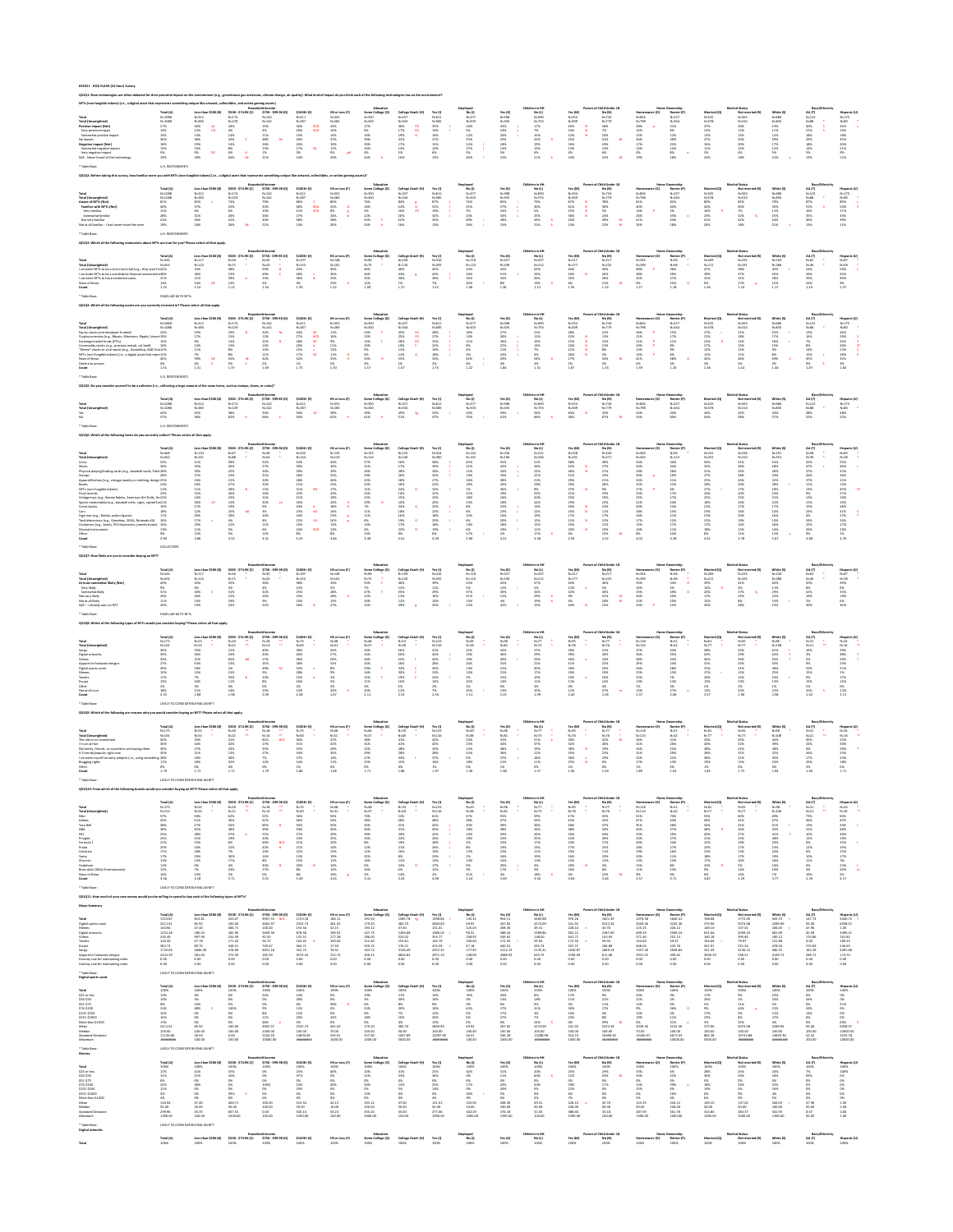\$25 or less 8% 15% 0% 0% 9% 16% 0% 10% 6% 26% 10% 5% 10% 5% 9% 6% 11% 4% 7% 66% s 0%

| \$26-\$50                 | 15%       | 12%                              | 9%                         |                         | 21%        | 5%             |                 |                   | 15%      | 10%      | 20%      | 5%             | 21%      | 5%                              | 17%       |                       | 20%         | 8%                    | 20%      |                |              |
|---------------------------|-----------|----------------------------------|----------------------------|-------------------------|------------|----------------|-----------------|-------------------|----------|----------|----------|----------------|----------|---------------------------------|-----------|-----------------------|-------------|-----------------------|----------|----------------|--------------|
| \$51-\$75                 | 2%        | 0%                               | 0%                         | 0%                      | 4%         | 0%             | 0%              | 0%                | 2%       | 0%       | 3%       | 0%             | 3%       | 0%                              | 3%        | 0%                    | 4%          | 0%                    | 3%       | 0%             | 0%           |
| \$76-\$100                | 25%       | 47%                              | 16%                        | 10%                     | 19%        | 48%            | 42%             | 16%               | 22%      | 47%      | 23%      | 27%            | 21%      | 30%                             | 18%       | 40%                   | 15%         | 37%                   | 23%      | 34%            | 36%          |
| \$101-\$250               | 23%       | 12%                              | 70%                        | 10%                     | 24%        | 8%             | 49%             | 28%               | 24%      | 14%      | 20%      | 28%            | 21%      | 27%                             | 31%       | 5%                    | 26%         | 18%                   | 24%      |                | 27%          |
| \$251-\$1000              | 17%       | 15%                              | 5%                         | 19%                     | 16%        | 24%            | 0%              | 18%               | 19%      |          | 19%      | 13%            | 20%      | 12%                             | 18%       | 15%                   | 20%         | 14%                   | 17%      | 0%             |              |
| More than \$1000          | 11%       | 0%                               | 0%                         | 56%                     | 7%         | 0%             | 0%              | 11%               | 12%      | 0%       | 4%       | 22%            | 4%       | 21%                             | 5%        | 24%                   | 5%          | 19%                   | 5%       | 0%             | 34%          |
| Mean                      | 1252.28   | 180.03                           | 182.90                     | 5669.36                 | 878.58     | 196.92         | 147.73          | 1283.88           | 1386.02  | 96.31    | 588.44   | 2389.86        | 602.22   | 2287.00                         | 699.23    | 2569.24               | 631.66      | 2049.20               | 681.09   | 40.58          | 3490.21      |
| Median                    | 120.00    | 100.00                           | 200.00                     | 10000.00                | 100.00     | 100.00         | 100.00          | 150.00            | 200.00   | 100.00   | 100.00   | 200.00         | 100.00   | 200.00                          | 125.00    | 100.00                | 120.00      | 200.00                | 100.00   | 10.00          | 200.00       |
| <b>Standard Deviation</b> | 3079.11   | 259.30                           | 102.18                     | 5191.30                 | 2600.85    | 226.65         | 63.43           | 3150.36           | 3228.27  | 103.73   | 1993.81  | 4171.51        | 2020.76  | 4101.19                         | 2208.84   | 4332.55               | 2107.69     | 3899.50               | 2204.21  | 0.00           | 4867.53      |
| Maximum                   | 10000.00  | 1000.00                          | 500.00                     | 10000.00                | 10000.00   | 700.00         | 250.00          | 10000.00          | 10000.00 | 500.00   | 10000.00 | 10000.00       | 10000.00 | 10000.00                        | 10000.00  | 10000.00              | 10000.00    | 10000.00              | 10000.00 | 100.00         | 10000.00     |
| * Table Base:             |           | LIKELY TO CONSIDER BUYING AN NFT |                            |                         |            |                |                 |                   |          |          |          |                |          |                                 |           |                       |             |                       |          |                |              |
| Videos                    |           |                                  |                            |                         |            |                |                 |                   |          |          |          |                |          |                                 |           |                       |             |                       |          |                |              |
|                           |           |                                  |                            | <b>Household Income</b> |            |                | Education       |                   |          | Employed |          | Children in HH |          | <b>Parent of Child Under 18</b> |           | <b>Home Ownership</b> |             | <b>Marital Status</b> |          | Race/Ethnicity |              |
|                           | Total (A) | Less than \$50K (B)              | <b>\$50K - \$74.9K (C)</b> | \$75K - \$99.9K (D)     | \$100K+(E) | HS or Less (F) | Some College (G | College Grad+ (H) | Yes (I)  | No (J)   | Yes (K)  | No(L)          | Yes (M)  | No(N)                           | Homeowner | <b>Renter</b> (P      | Married (Q) | Not married           | White (S | AA (T)         | Hispanic (U) |
| <b>Total</b>              | 100%      | 100%                             | 100%                       | 100%                    | 100%       | 100%           | 100%            | 100%              | 100%     | 100%     | 100%     | 100%           | 100%     | 100%                            | 100%      | 100%                  | 100%        | 100%                  | 100%     | 100%           | 100%         |
| \$25 or less              | 19%       | 11%                              | 3%                         | 42%                     | 28%        | 7%             | 6%              | 34%               | 19%      | 12%      | 20%      | 16%            | 20%      | 15%                             | 22%       | 5%                    | 30%         | 4%                    | 24%      | 19%            | 12%          |
| \$26-\$50                 | 16%       | 17%                              | 4%                         | 0%                      | 24%        | 16%            | 10%             | 21%               | 15%      | 21%      | 17%      | 13%            | 17%      | 13%                             | 13%       | 24%                   | 17%         | 14%                   | 17%      | 0%             | 8%           |
| \$51-\$75                 | 7%        | 19%                              | 0%                         | 0%                      | 5%         | 23%            | 0%              | 6%                | 7%       | 10%      | 5%       | 12%            | 4%       | 15%                             | 8%        | 4%                    | 4%          | 11%                   | 4%       | 31%            | 12%          |
| \$76-\$100                | 18%       | 35%                              | 15%                        | 29%                     | 12%        | 12%            | 23%             | 22%               | 16%      | 32%      | 11%      | 32%            | 11%      | 31%                             | 12%       | 38%                   | 11%         |                       | 19%      |                | 19%          |
| \$101-\$250               | 28%       | 2%                               | 65%                        | 29%                     | 24%        | 9%             | 559             | 12%               | 31%      | 4%       | 35%      | 14%            | 36%      | 13%                             | 36%       | 0%                    | 28%         | 29%                   | 23%      |                | 45%          |
| \$251-\$1000              | 7%        | 0%                               | 14%                        | 0%                      |            | 25%            | 6%              | 0%                | 6%       | 20%      | 4%       | 14%            | 4%       | 13%                             | 1%        | 28%                   | 4%          | 11%                   | 9%       | 50%            | 0%           |
| More than \$1000          | 5%        | 15%                              | 0%                         | 0%                      | 4%         | 7%             | 0%              | 5%                | 6%       | 0%       | 7%       | 0%             | 8%       | 0%                              | 7%        | 0%                    | 6%          | 4%                    | 3%       | 0%             | 4%           |
| Mean                      | 345.49    | 997.90                           | 244.39                     | 92.50                   | 132.31     | 277.28         | 186.00          | 525.02            | 353.77   | 258.92   | 436.63   | 148.50         | 441.71   | 145.93                          | 371.40    | 252.13                | 160.18      | 595.83                | 185.12   | 170.86         | 161.82       |
| Median                    | 100.00    | 80.00                            | 200.00                     | 100.00                  | 50.00      | 100.00         | 200.00          | 50.00             | 100.00   | 80.00    | 100.00   | 100.00         | 100.00   | 100.00                          | 100.00    | 100.00                | 60.00       | 100.00                | 100.00   | 300.00         | 100.00       |
| <b>Standard Deviation</b> | 1323.60   | 2929.78                          | 236.60                     | 93.65                   | 245.65     | 345.51         | 218.84          | 2140.68           | 1381.35  | 421.46   | 1593.19  | 204.48         | 1603.45  | 202.07                          | 1489.05   | 333.05                | 263.61      | 2003.18               | 292.19   | 206.84         | 194.98       |
| Maximum                   | 10000.00  | 10000.00                         | 1000.00                    | 200.00                  | 1200.00    | 1043.00        | 1000.00         | 10000.00          | 10000.00 | 1000.00  | 10000.00 | 750.00         | 10000.00 | 750.00                          | 10000.00  | 1000.00               | 1200.00     | 10000.00              | 1200.00  | 300.00         | 1043.00      |
| * Table Base:             |           | LIKELY TO CONSIDER BUYING AN NFT |                            |                         |            |                |                 |                   |          |          |          |                |          |                                 |           |                       |             |                       |          |                |              |
| <b>Tweets</b>             |           |                                  |                            |                         |            |                |                 |                   |          |          |          |                |          |                                 |           |                       |             |                       |          |                |              |

|                           |           | <b>Household Income</b>          |                            |                    |                    | Education      |                  |                   | Employed     |           | Children in HH |        | <b>Parent of Child Under 18</b> |        | <b>Home Ownership</b> |            | <b>Marital Status</b> |                 | Race/Ethnicity |        |             |
|---------------------------|-----------|----------------------------------|----------------------------|--------------------|--------------------|----------------|------------------|-------------------|--------------|-----------|----------------|--------|---------------------------------|--------|-----------------------|------------|-----------------------|-----------------|----------------|--------|-------------|
|                           | Total (A) | Less than \$50K (B)              | <b>\$50K - \$74.9K (C)</b> | \$75K - \$99.9K (D | <b>\$100K+ (F)</b> | HS or Less (F) | Some College (G) | College Grad+ (H) | Yes (I)      | No (J)    | Yes (K)        | No (L) | Yes (M)                         | No (N) | Homeowner (O)         | Renter (P) | Married (Q)           | Not married (R) | White (S)      | AA (T) | Hispanic (I |
| Total                     | 100%      | 100%                             | 100%                       | 100%               | 100%               | 100%           | 100%             | 100%              | 100%         | 100%      | 100%           | 100%   | 100%                            | 100%   | 100%                  | 100%       | 100%                  | 100%            | 100%           | U%     | 100%        |
| \$25 or less              |           | 45%                              | 8%                         | 49%                | 9%                 | 0%             | 22%              | 9%                | 16%          | 0%        |                | 36%    | 9%                              | 36%    | 11%                   |            | 12%                   |                 | 20%            | 0%     |             |
| \$26-\$50                 |           |                                  |                            | . በ%               | 26%                |                | 12%              | 23%               | 20%          | 0%        |                | 19%    | 20%                             | 19%    | 22%                   |            | 26%                   | 11%             | 24%            |        |             |
| \$51-\$75                 |           |                                  | <b>0%</b>                  | 0%                 | 4%                 |                |                  |                   | <b>470</b>   |           |                | 0%     | 3%                              | U%     |                       |            | 4%                    |                 |                |        |             |
| \$76-\$100                |           |                                  | <b>0%</b>                  | 51%                | 20%                | 100%           | 9%               | 34%               | 159          | 100%      |                | 44%    | 8%                              | 44%    | 13%                   | 49%        | 5%                    |                 | 22%            | U%     |             |
| \$101-\$250               |           |                                  | 72%                        | 0%                 | 25%                | 0%             | 44%              | 15%               | 220%<br>. عد | 0%        |                | 0%     | 42%                             | 0%     | 36%                   |            | 28%                   |                 | 19%            | U%     | 79%         |
| \$251-\$1000              |           |                                  | 17%                        | 0%                 | 17%                | 0%             | 14%              | 19%               | 14%          | 0%        |                | 0%     | 19%                             | U%     | 16%                   |            | 25%                   |                 | 12%            | 0%     | 21%         |
| More than \$1000          |           |                                  | 0%                         | 0%                 | 0%                 | U%             | - U%             | <b>0%</b>         | 0%           | <b>0%</b> |                | 0%     | 0%                              | U%     | U%                    |            | 0%                    |                 | . በ%           | U%     |             |
| Mean                      | 143.30    | 47.78                            | 171.42                     | 56.72              | 163.35             | 100.00         | 112.40           | 155.81            | 144.70       | 100.00    | 172.50         | 59.94  | 172.50                          | 59.94  | 154.63                | 59.47      | 194.66                | 79.97           | 131.88         | 0.00   | 189.23      |
| Median                    | 100.00    | 50.00                            | 109.00                     | 100.00             | 100.00             | 100.00         | 109.00           | 100.00            | 100.00       | 100.00    | 109.00         | 50.00  | 109.00                          | 50.00  | 109.00                | 20.00      | 150.00                | 100.00          | 100.00         | 0.00   | 109.00      |
| <b>Standard Deviation</b> | 184.06    | 36.12                            | 165.97                     | 68.02              | 215.62             | 0.00           | 100.61           | 158.57            | 186.96       | 0.00      | 205.78         | 40.84  | 205.78                          | 40.84  | 193.12                | 47.45      | 236.00                | 38.87           | 188.45         | 0.00   | 173.67      |
| Maximum                   | 1000.00   | 100.00                           | 500.00                     | 100.00             | 1000.00            | 100.00         | 333.00           | 500.00            | 1000.00      | 100.00    | 1000.00        | 100.00 | 1000.00                         | 100.00 | 1000.00               | 100.00     | 1000.00               | 109.00          | 1000.00        | 0.00   | 500.00      |
| * Table Base:             |           | LIKELY TO CONSIDER BUYING AN NFT |                            |                    |                    |                |                  |                   |              |           |                |        |                                 |        |                       |            |                       |                 |                |        |             |
| Essays                    |           |                                  |                            |                    |                    |                |                  |                   |              |           |                |        |                                 |        |                       |            |                       |                 |                |        |             |

|                                    |           |                                  |                            | <b>Household Income</b>                        |                   |                       | Education                     |                   |          | <b>Employed</b> |          | <b>Children in HH</b> |          | <b>Parent of Child Under 18</b> |               | <b>Home Ownership</b>               |             | <b>Marital Status</b> |           | <b>Race/Ethnicity</b> |             |
|------------------------------------|-----------|----------------------------------|----------------------------|------------------------------------------------|-------------------|-----------------------|-------------------------------|-------------------|----------|-----------------|----------|-----------------------|----------|---------------------------------|---------------|-------------------------------------|-------------|-----------------------|-----------|-----------------------|-------------|
|                                    | Total (A) | Less than \$50K (B)              | \$50K - \$74.9K (C)        | \$75K - \$99.9K (D)                            | \$100K+ (E)       | HS or Less (F)        | Some College (G)              | College Grad+ (H) | Yes (I)  | No (J)          | Yes (K)  | No(L)                 | Yes (M)  | No (N)                          | Homeowner (O) | Renter (P)                          | Married (Q) | Not married (R)       | White (S) | AA (T)                | Hispanic (U |
| <b>Total</b>                       | 100%      | 100%                             | 100%                       | 100%                                           | 100%              | 100%                  | 100%                          | 100%              | 100%     | 100%            | 100%     | 100%                  | 100%     | 100%                            | 100%          | 100%                                | 100%        | 100%                  | 100%      | 100%                  | 100%        |
| \$25 or less                       | 17%       | 33%                              | 36%                        | 0%                                             | 10%               | 66%                   | 15%                           | 15%               | 5%       | 63%             | 23%      | 9%                    | 11%      | 24%                             | 24%           | 0%                                  | 0%          | 32%                   | 10%       | 17%                   | 39%         |
| \$26-\$50                          |           | 17%                              | 0%                         | 27%                                            | -0%               | 34%                   | 0%                            | 5%                | 2%       | 19%             | 0%       | 15%                   | 0%       | 12%                             | 3%            | 14%                                 | 0%          | 11%                   | 3%        | 19%                   | 0%          |
| \$51-\$75                          | 6%        | 0%                               | 0%                         | 0%                                             | 11%               | 0%                    | 0%                            | 16%               | 8%       | -0%             | 10%      | 0%                    | 12%      | 0%                              | 9%            | 0%                                  | 13%         | 0%                    | 11%       | 0%                    | 0%          |
| \$76-\$100                         | 29%       | 34%                              | 0%                         | 0%                                             | 37%               | 0%                    | 33%                           | 47%               | 36%      |                 | 26%      | 33%                   | 29%      | 28%                             | 22%           | 45%                                 | 33%         | 25%                   | 38%       | 0%                    | 35%         |
| \$101-\$250                        |           | 0%                               | 11%                        | 0%                                             | 21%               | 0%                    | 16%                           | 3%                | 16%      | 18%             | 19%      | 12%                   | 22%      | 10%                             | 16%           | 17%                                 | 25%         | 9%                    | 16%       | 30%                   | 0%          |
| \$251-\$1000                       | 20%       | 16%                              | 53%                        | 73%                                            | 11%               | 0%                    | 36%                           | 14%               | 26%      | 0%              | 14%      | 30%                   | 16%      | 25%                             | 19%           | 24%                                 | 18%         | 23%                   | 14%       | 33%                   | 26%         |
| More than \$1000                   | 5%        | 0%                               | 0%                         | 0%                                             | 10%               | 0%                    | 0%                            | 0%                | 7%       | 0%              | 9%       | 0%                    | 11%      | 0%                              | 8%            | 0%                                  | 12%         | 0%                    | 10%       | 0%                    | 0%          |
| Mean                               | 382.73    | 89.74                            | 448.51                     | 740.47                                         | 464.71            | 17.59                 | 320.15                        | 176.21            | 474.59   | 47.18           | 440.52   | 295.74                | 507.37   | 246.88                          | 448.04        | 225.76                              | 567.91      | 221.44                | 478.34    | 270.83                | 246.63      |
| Median                             | 100.00    | 50.00                            | 800.00                     | 1000.00                                        | 100.00            | 1.00                  | 200.00                        | 100.00            | 100.00   | 4.00            | 100.00   | 100.00                | 100.00   | 100.00                          | 100.00        | 100.00                              | 200.00      | 100.00                | 100.00    | 200.00                | 100.00      |
| <b>Standard Deviation</b>          | 709.48    | 110.65                           | 507.74                     | 732.93                                         | 905.76            | 29.48                 | 394.62                        | 273.57            | 778.71   | 83.70           | 876.13   | 373.19                | 926.53   | 356.41                          | 826.23        | 278.41                              | 967.00      | 344.28                | 901.88    | 328.08                | 379.34      |
| Maximum                            | 3000.00   | 300.00                           | 800.00                     | 1000.00                                        | 3000.00           | 50.00                 | 1000.00                       | 800.00            | 3000.00  | 200.00          | 3000.00  | 1000.00               | 3000.00  | 1000.00                         | 3000.00       | 900.00                              | 3000.00     | 1000.00               | 3000.00   | 900.00                | 800.00      |
| * Table Base:                      |           | LIKELY TO CONSIDER BUYING AN NFT |                            |                                                |                   |                       |                               |                   |          |                 |          |                       |          |                                 |               |                                     |             |                       |           |                       |             |
| Songs                              |           |                                  |                            |                                                |                   |                       |                               |                   |          |                 |          |                       |          |                                 |               |                                     |             |                       |           |                       |             |
|                                    |           |                                  |                            | <b>Household Income</b>                        |                   |                       | Education                     |                   |          | Employed        |          | Children in HH        |          | <b>Parent of Child Under 18</b> |               | <b>Home Ownership</b>               |             | <b>Marital Status</b> |           | Race/Ethnicity        |             |
|                                    | Total (A) | Less than \$50K (B)              | \$50K - \$74.9K (C)        | \$75K - \$99.9K                                | \$100K+(E)        | HS or Less (F)        | Some College (G)              | College Grad+ (H) | Yes (l)  | No (J)          | Yes (K)  | No (L)                | Yes (M)  | No (N)                          | Homeowner (C  | Renter (P)                          | Married (Q) | Not married (R)       | White (S) | AA (T)                | Hispanic (  |
| Total                              | 100%      | 100%                             | 100%                       | 100%                                           | 100%              | 100%                  | 100%                          | 100%              | 100%     | 100%            | 100%     | 100%                  | 100%     | 100%                            | 100%          | 100%                                | 100%        | 100%                  | 100%      | 100%                  | 100%        |
| \$25 or less                       | 24%       | 35%                              | 38%                        | 6%                                             | 23%               | 42%                   | 13%                           | 26%               | 20%      | 41%             | 23%      | 27%                   | 20%      | 30%                             | 29%           | 13%                                 | 27%         | 21%                   | 27%       | 16%                   | 18%         |
| \$26-\$50                          | 30%       | 35%                              | 11%                        | 0%                                             | 40%               | 32%                   | 32%                           | 32%               | 31%      | 25%             | 35%      | 19%                   | 38%      | 17%                             | 35%           | 17%                                 | 32%         | 28%                   | 30%       | 27%                   | 11%         |
| \$51-\$75                          | <b>2%</b> | 0%                               | 0%                         | 10%                                            | 2%                | 0%                    | 6%                            | 3%                | 3%       | 0%              | 3%       | 0%                    | 3%       | 0%                              | 3%            | 0%                                  | 4%          | 0%                    | 3%        | 0%                    | 0%          |
| \$76-\$100                         |           | 12%                              | 27%                        | 24%                                            | 16%               | 5%                    | 28%                           | 21%               | 18%      | 8%              | 15%      | 19%                   | 16%      | 16%                             | 17%           | 13%                                 | 17%         | 15%                   | 16%       | 29%                   | 16%         |
| \$101-\$250                        |           | 6%                               | 0%                         | 0%                                             | 11%               | 10%                   | 6%                            | 0%                | 9%       | 10%             | 12%      | 3%                    | 10%      | 7%                              | 9%            | 10%                                 | 12%         | 6%                    | 11%       | 0%                    | 11%         |
| \$251-\$1000                       | 8%        | 6%                               | 24%                        | 0%                                             | 3%                | 11%                   | 15%                           | 4%                | 6%       | 16%             | 6%       | 12%                   | 5%       | 12%                             | 2%            | 23%                                 | 3%          | 13%                   | 9%        | 27%                   | 0%          |
| More than \$1000                   | 11%       | 6%                               | 0%                         | 60%                                            | 6%                | 0%                    | 0%                            | 14%               | 14%      | 0%              | 6%       | 21%                   | 7%       | 18%                             | 6%            | 25%                                 | 5%          | 17%                   | 4%        | 0%                    | 44%         |
| Mean                               | 1725.03   | 2846.49                          | 278.90                     | 6051.18                                        | 332.72            | 76.31                 | 163.72                        | 3136.49           | 2057.32  | 177.92          | 1512.15  | 2135.31               | 1630.87  | 1869.13                         | 1357.36       | 2658.83                             | 321.49      | 3136.22               | 286.75    | 163.39                | 4491.68     |
| Median                             | 50.00     | 50.00                            | 100.00                     | 10000.00                                       | 50.00             | 30.00                 | 60.00                         | 50.00             | 50.00    | 50.00           | 50.00    | 100.00                | 50.00    | 100.00                          | 50.00         | 200.00                              | 50.00       | 100.00                | 50.00     | 100.00                | 200.00      |
| <b>Standard Deviation</b>          | 6751.94   | 11786.17                         | 466.14                     | 5235.14                                        | 1019.05           | 101.31                | 271.21                        | 11550.87          | 7410.81  | 321.35          | 7819.53  | 4110.90               | 8156.60  | 3871.51                         | 7498.20       | 4367.91                             | 992.36      | 9374.30               | 867.22    | 231.11                | 5206.00     |
| Maximum                            | 50000.00  | 50000.00                         | 1000.00                    | 10000.00                                       | 4400.00           | 300.00                | 1000.00                       | 50000.00          | 50000.00 | 1000.00         | 50000.00 | 10000.00              | 50000.00 | 10000.00                        | 50000.00      | 10000.00                            | 4400.00     | 50000.00              | 4400.00   | 700.00                | 10000.00    |
| * Table Base:                      |           | LIKELY TO CONSIDER BUYING AN NFT |                            |                                                |                   |                       |                               |                   |          |                 |          |                       |          |                                 |               |                                     |             |                       |           |                       |             |
| <b>Apparel or footwear designs</b> |           |                                  |                            |                                                |                   |                       |                               |                   |          |                 |          | <b>Children in HH</b> |          | <b>Parent of Child Under 18</b> |               |                                     |             | <b>Marital Status</b> |           |                       |             |
|                                    | Total (A) | <b>Less than \$50K (B)</b>       | <b>\$50K - \$74.9K (C)</b> | <b>Household Income</b><br>\$75K - \$99.9K (D) | <b>\$100K+(E)</b> | <b>HS or Less (F)</b> | Education<br>Some College (G) | College Grad+ (H) |          | Employed        |          |                       |          |                                 | Homeowner (O) | <b>Home Ownership</b><br>Renter (P) | Married (Q) | Not married (R)       | White (S) | Race/Ethnicity        | Hispanic (U |
|                                    |           |                                  |                            |                                                |                   |                       |                               |                   | Yes (l)  | No (J)          | Yes (K)  | No (L)                | Yes (M)  | No (N)                          |               |                                     |             |                       |           | AA (T)                |             |
| <b>Total</b>                       | 100%      | 100%                             | 100%                       | 100%                                           | 100%              | 100%                  | 100%                          | 100%              | 100%     | 100%            | 100%     | 100%                  | 100%     | 100%                            | 100%          | 100%                                | 100%        | 100%                  | 100%      | 100%                  | 100%        |
| \$25 or less                       | 22%       | 19%                              | 49%                        | 0%                                             | 26%               | 18%                   | 13%                           | 37%               | 24%      | 16%             | 20%      | 25%                   | 21%      | 24%                             | 23%           | 17%                                 | 28%         | 14%                   | 20%       | 0%                    | 27%         |
| \$26-\$50                          | 2%        | 5%                               | 0%                         | -0%                                            | 0%                | 6%                    | 0%                            | 0%                | 0%       | 7%              | 0%       | 6%                    | 0%       | 5%                              | 0%            | 7%                                  | 0%          | 4%                    | 0%        | 31%                   | 0%          |
| \$51-\$75                          | 3%        | 0%                               | 0%                         | 0%                                             | 6%                | 0%                    | 0%                            | 0%                | 4%       | 0%              | 4%       | 0%                    | 4%       | 0%                              | 4%            | 0%                                  | 5%          | 0%                    | 4%        | 0%                    | 0%          |
| \$76-\$100                         | 15%       | 12%                              | 9%                         | 34%                                            | 13%               | 20%                   | 20%                           | 13%               | 9%       | 33%             | 19%      | 9%                    | 16%      | 15%                             | 12%           | 25%                                 | 12%         | 20%                   | 12%       | 11%                   | 38%         |
| \$101-\$250                        | 28%       | 26%                              | 9%                         | 66%                                            | 29%               | 29%                   | 27%                           | 29%               | 29%      | 23%             | 30%      | 23%                   | 31%      | 21%                             | 34%           | 9%                                  | 30%         | 25%                   | 28%       | 29%                   | 35%         |
| \$251-\$1000                       | 23%       | 38%                              | 33%                        | 0%                                             | 10%               | 27%                   | 40%                           | 5%                | 24%      | 21%             | 18%      | 34%                   | 18%      | 32%                             | 17%           | 42%                                 | 14%         | 34%                   | 26%       | 29%                   | 0%          |
| More than \$1000                   | 7%        | 0%                               | 0%                         | 0%                                             | 16%               | 0%                    | 0%                            | 17%               | 10%      | 0%              | 9%       | 4%                    | 10%      | 4%                              | 10%           | 0%                                  | 11%         | 3%                    | 11%       | 0%                    | 0%          |
| Mean                               | 2241.29   | 281.05                           | 273.50                     | 165.59                                         | 4574.24           | 222.74                | 306.23                        | 6834.82           | 2971.10  | 148.09          | 3088.92  | 645.75                | 3196.69  | 611.68                          | 2921.55       | 309.62                              | 3636.29     | 538.51                | 3149.72   | 289.71                | 113.70      |
| Median                             | 200.00    | 200.00                           | 100.00                     | 200.00                                         | 150.00            | 200.00                | 222.00                        | 150.00            | 200.00   | 100.00          | 200.00   | 200.00                | 200.00   | 200.00                          | 200.00        | 200.00                              | 189.00      | 200.00                | 200.00    | 200.00                | 100.00      |
| <b>Standard Deviation</b>          | 9323.51   | 309.49                           | 393.07                     | 60.19                                          | 13554.83          | 238.22                | 325.54                        | 17145.59          | 10771.40 | 102.03          | 11426.15 | 1967.85               | 11621.91 | 1907.66                         | 10797.86      | 350.04                              | 12415.99    | 1723.40               | 11106.31  | 337.13                | 74.74       |
| Maximum                            | 50000.00  | 1000.00                          | 700.00                     | 200.00                                         | 50000.00          | 1000.00               | 1000.00                       | 50000.00          | 50000.00 | 300.00          | 50000.00 | 10000.00              | 50000.00 | 10000.00                        | 50000.00      | 1000.00                             | 50000.00    | 10000.00              | 50000.00  | 700.00                | 200.00      |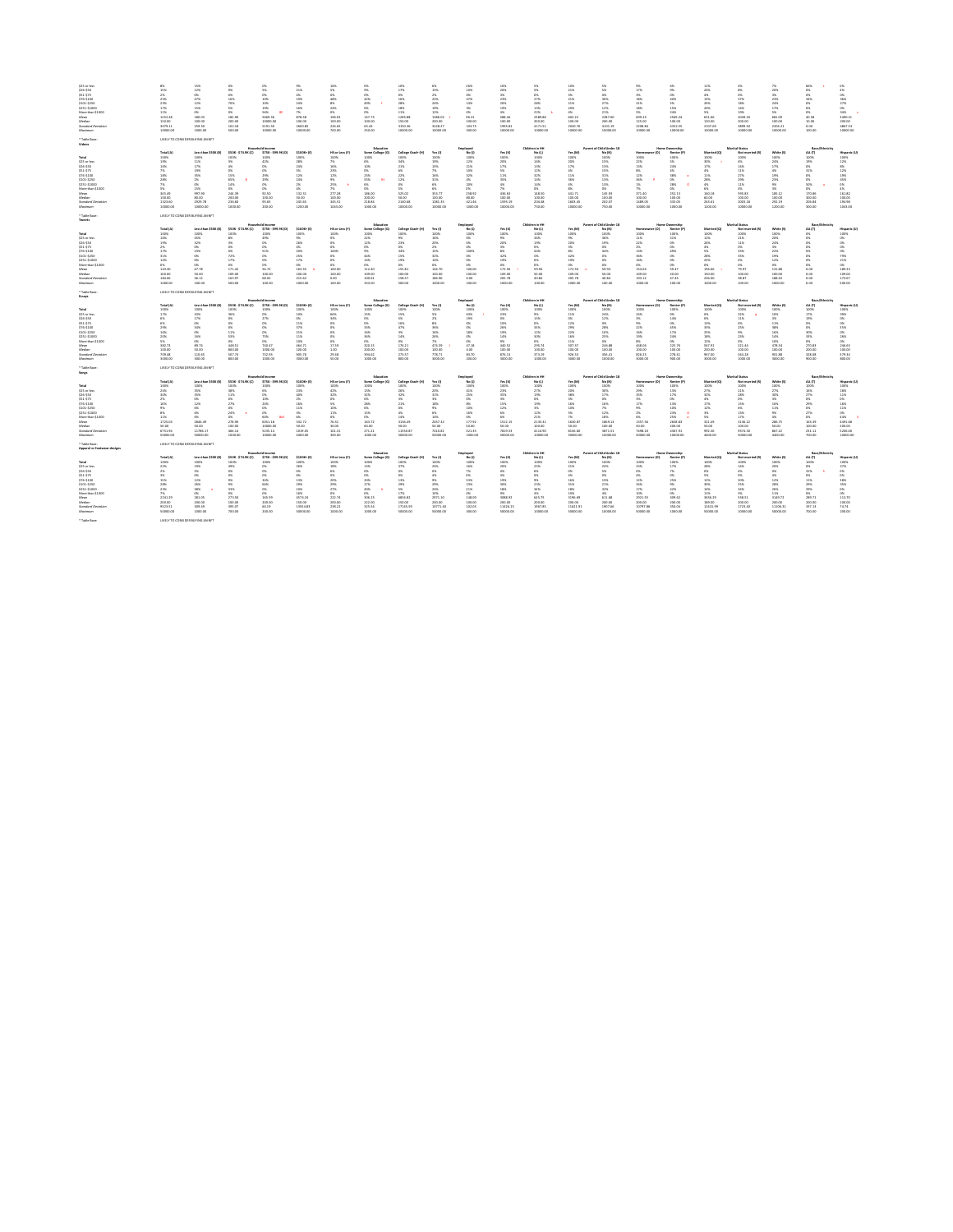QS1Q1: New technologies are often debated for their potential impact on the environment (e.g., greenhouse gas emissions, climate change, air quality). What kind of impact do you think each of the following technologies has

| NFTs (non-fungible tokens) (i.e., a digital asset that represents something unique like artwork, collectibles, and online gaming assets) |  |
|------------------------------------------------------------------------------------------------------------------------------------------|--|
|                                                                                                                                          |  |

\* Table Base: U.S. RESPONDENTS

#### **QS1Q2: Before taking this survey, how familiar were you with NFTs (non-fungible tokens) (i.e., a digital asset that represents something unique like artwork, collectibles, or online gaming assets)?**

\* Table Base: U.S. RESPONDENTS

**QS1Q3: Which of the following statements about NFTs are true for you? Please select all that apply.**

**QS1Q4: Which of the following assets are you currently invested in? Please select all that apply.**

|                                      |            |           |                          |           | <b>NFT Status</b>         |           |                          |
|--------------------------------------|------------|-----------|--------------------------|-----------|---------------------------|-----------|--------------------------|
|                                      | Total (A)  |           | <b>NFT Investors (B)</b> |           | <b>NFT Collectors (C)</b> |           | Likely to buy an NFT (D) |
| <b>Total</b>                         | $N = 1088$ | $N = 126$ |                          | $N = 105$ |                           | $N = 173$ |                          |
| <b>Total (Unweighted)</b>            | $N = 1088$ | $N = 107$ |                          | $N = 83$  | $\ast$                    | $N = 154$ |                          |
| <b>Positive impact (Net)</b>         | 27%        | 68%       |                          | 68%       |                           | 56%       |                          |
| Very positive impact                 | 13%        | 42%       | d                        | 45%       | D                         | 28%       |                          |
| Somewhat positive impact             | 14%        | 26%       |                          | 23%       |                           | 27%       |                          |
| No impact                            | 36%        | 14%       |                          | 23%       |                           | 28%       | B                        |
| <b>Negative impact (Net)</b>         | 18%        | 19%       |                          | 9%        |                           | 16%       |                          |
| Somewhat negative impact             | 13%        | 11%       |                          | 5%        |                           | 15%       | c                        |
| Very negative impact                 | 5%         | 7%        | d                        | 4%        |                           | 2%        |                          |
| N/A - Never heard of this technology | 19%        | 0%        |                          | 0%        |                           | 0%        |                          |

\* Table Base: U.S. RESPONDENTS

|                                                  |            |                          | <b>NFT Status</b>         |                          |
|--------------------------------------------------|------------|--------------------------|---------------------------|--------------------------|
|                                                  | Total (A)  | <b>NFT Investors (B)</b> | <b>NFT Collectors (C)</b> | Likely to buy an NFT (D) |
| <b>Total</b>                                     | $N = 1088$ | $N = 126$                | $N = 105$                 | $N = 173$                |
| <b>Total (Unweighted)</b>                        | $N = 1088$ | $N = 107$                | *<br>$N = 83$             | $N = 154$                |
| <b>Aware of NFTs (Net)</b>                       | 81%        | 100%                     | 100%                      | 100%                     |
| <b>Familiar with NFTs (Net)</b>                  | 40%        | 100%                     | 100%                      | 100%                     |
| Very familiar                                    | 12%        | 52%<br>D                 | 53%<br>D                  | 29%                      |
| Somewhat familiar                                | 28%        | 48%                      | 47%                       | <b>BC</b><br>71%         |
| Not very familiar                                | 41%        | 0%                       | 0%                        | 0%                       |
| Not at all familiar - I had never heard the term | 19%        | 0%                       | 0%                        | 0%                       |

#### **QS1Q5: Do you consider yourself to be a collector (i.e., collecting a large amount of the same items, such as stamps, shoes, or coins)?**

|                                                              |                           |                          |   |                           | <b>NFT Status</b> |           |                          |
|--------------------------------------------------------------|---------------------------|--------------------------|---|---------------------------|-------------------|-----------|--------------------------|
|                                                              | Total (A)                 | <b>NFT Investors (B)</b> |   | <b>NFT Collectors (C)</b> |                   |           | Likely to buy an NFT (D) |
| <b>Total</b>                                                 | $N = 434$                 | $N = 126$                |   | $N = 105$                 |                   | $N = 173$ |                          |
| <b>Total (Unweighted)</b>                                    | $N = 402$                 | $N = 107$                |   | $N = 83$                  | $\ast$            | $N = 154$ |                          |
| I consider NFTs to be a short-term fad (e.g., they won't 42% |                           | 50%                      | D | 43%                       |                   | 31%       |                          |
| I consider NFTs to be a worthwhile financial investmen 38%   |                           | 59%                      | D | 56%                       | d                 | 40%       |                          |
| I consider NFTs to have sentiment value.                     | 31%                       | 46%                      |   | 61%                       | D                 | 36%       |                          |
| None of these                                                | 13%                       | 1%                       |   | 0%                        |                   | 11%       | BC                       |
| Count                                                        | 1.25                      | 1.55                     |   | 1.61                      |                   | 1.18      |                          |
| * Table Base:                                                | <b>FAMILIAR WITH NFTs</b> |                          |   |                           |                   |           |                          |

\* Table Base: U.S. RESPONDENTS

**QS1Q6: Which of the following items do you currently collect? Please select all that apply.**

|                                                                      |            |                          |           |           | <b>NFT Status</b>         |           |                          |
|----------------------------------------------------------------------|------------|--------------------------|-----------|-----------|---------------------------|-----------|--------------------------|
|                                                                      | Total (A)  | <b>NFT Investors (B)</b> |           |           | <b>NFT Collectors (C)</b> |           | Likely to buy an NFT (D) |
| <b>Total</b>                                                         | N=1088     | $N = 126$                |           | $N = 105$ |                           | $N = 173$ |                          |
| <b>Total (Unweighted)</b>                                            | $N = 1088$ | $N = 107$                |           | $N = 83$  | *                         | $N = 154$ |                          |
| Equity stocks (not employer-funded)                                  | 24%        | 31%                      |           | 39%       |                           | 29%       |                          |
| Cryptocurrencies (e.g., Bitcoin, Ethereum, Ripple, Litec 19%         |            | 57%                      | D         | 65%       | D                         | 36%       |                          |
| Exchange traded funds (ETFs)                                         | 19%        | 36%                      |           | 57%       | <b>BD</b>                 | 30%       |                          |
| Commodity stocks (e.g., precious metals, oil, beef)                  | 16%        | 27%                      |           | 42%       | D                         | 25%       |                          |
| "Meme" stocks or viral stocks (e.g., GameStop, AMC E <sub>112%</sub> |            | 37%                      | D         | 41%       | D                         | 21%       |                          |
| NFTs (non-fungible tokens) (i.e., a digital asset that rep 12%       |            | 100%                     | <b>CD</b> | 68%       | D                         | 0%        |                          |
| None of these                                                        | 45%        | 0%                       |           | 0%        |                           | 26%       | <b>BC</b>                |
| Decline to answer                                                    | 4%         | 0%                       |           | 0%        |                           | 3%        |                          |
| Count                                                                | 1.51       | 2.88                     |           | 3.11      |                           | 1.72      |                          |

|                           |            |                          |                           | <b>NFT Status</b> |           |                          |
|---------------------------|------------|--------------------------|---------------------------|-------------------|-----------|--------------------------|
|                           | Total (A)  | <b>NFT Investors (B)</b> | <b>NFT Collectors (C)</b> |                   |           | Likely to buy an NFT (D) |
| <b>Total</b>              | N=1088     | $N = 126$                | $N = 105$                 |                   | $N = 173$ |                          |
| <b>Total (Unweighted)</b> | $N = 1088$ | $N = 107$                | $N = 83$                  | $\ast$            | $N = 154$ |                          |
| Yes                       | 43%        | 83%                      | 100%                      | <b>BD</b>         | 72%       |                          |
| No                        | 57%        | 17%                      | 0%                        |                   | 28%       | J                        |

|                                                               |           |                          |   |                           | <b>NFT Status</b> |           |                          |
|---------------------------------------------------------------|-----------|--------------------------|---|---------------------------|-------------------|-----------|--------------------------|
|                                                               | Total (A) | <b>NFT Investors (B)</b> |   | <b>NFT Collectors (C)</b> |                   |           | Likely to buy an NFT (D) |
| <b>Total</b>                                                  | $N = 468$ | $N = 105$                |   | $N = 105$                 |                   | $N = 124$ |                          |
| <b>Total (Unweighted)</b>                                     | $N = 462$ | $N = 87$                 | ∗ | $N = 83$                  | $\ast$            | $N = 117$ |                          |
| Coins                                                         | 53%       | 66%                      |   | 69%                       |                   | 63%       |                          |
| Shoes                                                         | 34%       | 52%                      |   | 53%                       |                   | 41%       |                          |
| Physical playing/trading cards (e.g., baseball cards, Pok 28% |           | 44%                      |   | 44%                       |                   | 30%       |                          |
| Stamps                                                        | 28%       | 40%                      | d | 41%                       | d                 | 25%       |                          |
| Apparel/fashion (e.g., vintage jewelry or clothing, desig 25% |           | 37%                      |   | 37%                       |                   | 25%       |                          |
| <b>Books</b>                                                  | 24%       | 24%                      |   | 26%                       |                   | 22%       |                          |
| NFTs (non-fungible tokens)                                    | 22%       | 68%                      | D | 100%                      | <b>BD</b>         | 22%       |                          |
| Vinyl records                                                 | 22%       | 20%                      |   | 29%                       |                   | 21%       |                          |
| Vintage toys (e.g., Beanie Babies, American Girl Dolls, I 22% |           | 23%                      |   | 30%                       |                   | 28%       |                          |
| Sports memorabilia (e.g., baseball mitts, signs, signed f 21% |           | 17%                      |   | 20%                       |                   | 20%       |                          |
| Comic books                                                   | 19%       | 36%                      |   | 37%                       | d                 | 22%       |                          |
| Cars                                                          | 18%       | 25%                      |   | 35%                       |                   | 28%       |                          |
| Figurines (e.g., Barbie, action figures)                      | 17%       | 26%                      | D | 28%                       | D                 | 10%       |                          |
| Tech/electronics (e.g., Gameboy, SEGA, Nintendo 64)           | 16%       | 25%                      |   | 30%                       |                   | 24%       |                          |
| Containers (e.g., bowls, PEZ dispensers, jewelry boxes) 16%   |           | 27%                      |   | 31%                       |                   | 20%       |                          |
| Musical instruments                                           | 15%       | 26%                      |   | 28%                       |                   | 18%       |                          |
| Other                                                         | 9%        | 0%                       |   | 0%                        |                   | 6%        | c                        |
| Count                                                         | 3.90      | 5.56                     |   | 6.38                      |                   | 4.25      |                          |

\* Table Base: COLLECTORS

#### **QS1Q7: How likely are you to consider buying an NFT?**

|                                |           |                          |           | <b>NFT Status</b>         |           |                          |
|--------------------------------|-----------|--------------------------|-----------|---------------------------|-----------|--------------------------|
|                                | Total (A) | <b>NFT Investors (B)</b> |           | <b>NFT Collectors (C)</b> |           | Likely to buy an NFT (D) |
| <b>Total</b>                   | $N = 434$ | $N = 126$                | $N = 105$ |                           | $N = 173$ |                          |
| <b>Total (Unweighted)</b>      | $N = 402$ | $N = 107$                | $N = 83$  | $\ast$                    | $N = 154$ |                          |
| At least somewhat likely (Net) | 40%       | 0%                       | 26%       | В                         | 100%      | <b>BC</b>                |
| Very likely                    | 9%        | 0%                       | 11%       |                           | 22%       | B                        |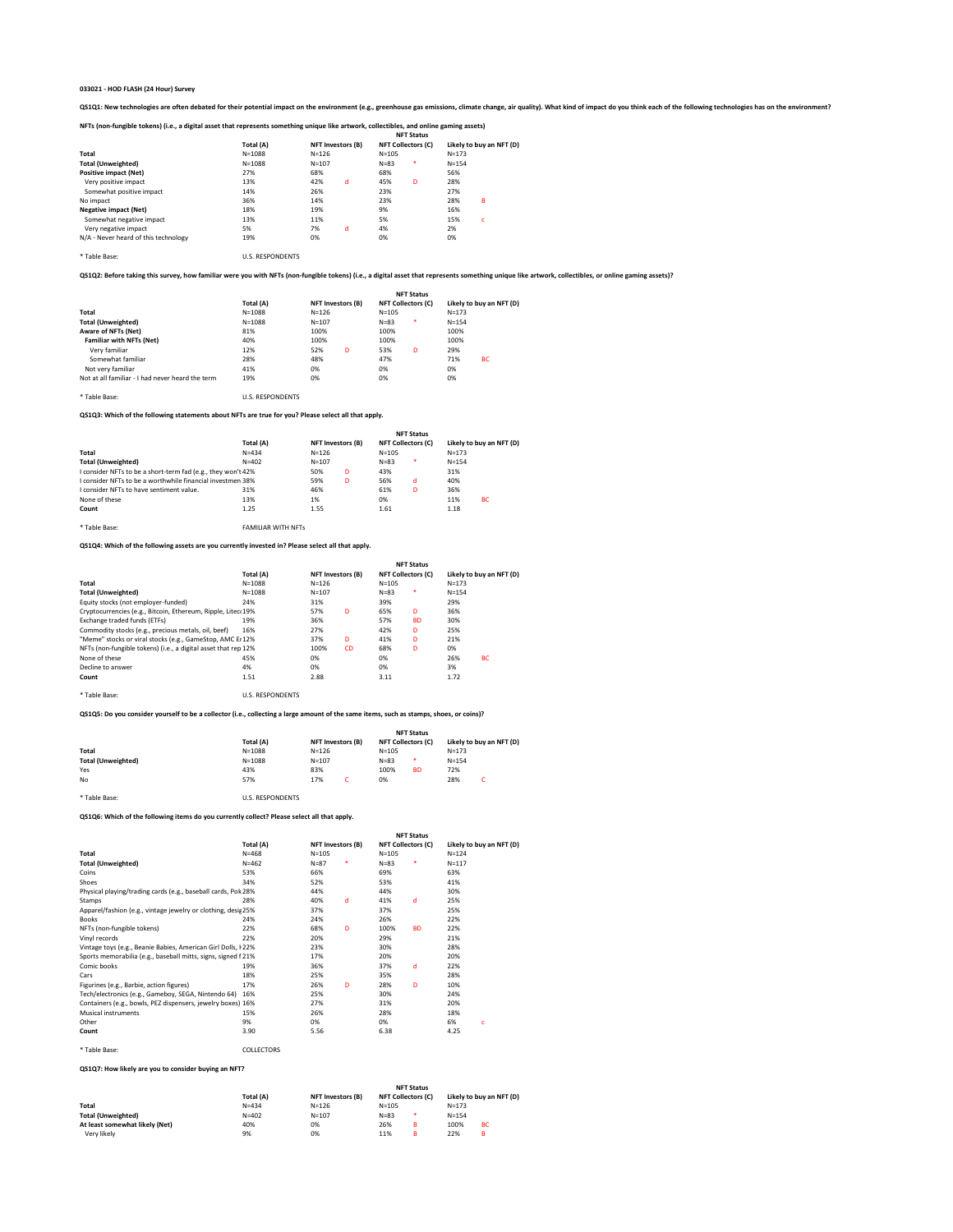| Somewhat likely            | 31% | 0%         | 15% | B  | 78% | <b>BC</b> |
|----------------------------|-----|------------|-----|----|-----|-----------|
| Not very likely            | 20% | 0%         | 6%  | bD | 0%  |           |
| Not at all likely          | 11% | 0%         | 0%  |    | 0%  |           |
| N/A – I already own an NFT | 29% | 100%<br>CD | 68% |    | 0%  |           |
|                            |     |            |     |    |     |           |

\* Table Base: FAMILIAR WITH NFTs

# **QS1Q8: Which of the following types of NFTs would you consider buying? Please select all that apply.**

\* Table Base: LIKELY TO CONSIDER BUYING AN NFT

**QS1Q9: Which of the following are reasons why you would consider buying an NFT? Please select all that apply.**

\* Table Base: LIKELY TO CONSIDER BUYING AN NFT

**QS1Q10: From which of the following brands would you consider buying an NFT? Please select all that apply.**

|                             |           | <b>NFT Status</b> |                   |          |                           |                          |
|-----------------------------|-----------|-------------------|-------------------|----------|---------------------------|--------------------------|
|                             | Total (A) |                   | NFT Investors (B) |          | <b>NFT Collectors (C)</b> | Likely to buy an NFT (D) |
| Total                       | $N = 173$ | $N=0$             | $***$             | $N=27$   | $***$                     | $N = 173$                |
| <b>Total (Unweighted)</b>   | $N = 154$ | $N=0$             | $***$             | $N = 24$ | $***$                     | $N = 154$                |
| Songs                       | 36%       | 0%                |                   | 47%      |                           | 36%                      |
| Digital artworks            | 35%       | 0%                |                   | 44%      |                           | 35%                      |
| Videos                      | 33%       | 0%                |                   | 64%      | D                         | 33%                      |
| Apparel or footwear designs | 27%       | 0%                |                   | 33%      |                           | 27%                      |
| Digital sports cards        | 26%       | 0%                |                   | 23%      |                           | 26%                      |
| Memes                       | 19%       | 0%                |                   | 20%      |                           | 19%                      |
| Tweets                      | 17%       | 0%                |                   | 54%      | D                         | 17%                      |
| Essays                      | 13%       | 0%                |                   | 21%      |                           | 13%                      |
| Other                       | 2%        | 0%                |                   | 0%       |                           | 2%                       |
| Not at all sure             | 18%       | 0%                |                   | 0%       |                           | 18%<br>c                 |
| Count                       | 2.25      | 0.00              |                   | 3.05     |                           | 2.25                     |

\* Table Base: LIKELY TO CONSIDER BUYING AN NFT

**QS1Q11: How much of your own money would you be willing to spend to buy each of the following types of NFTs?**

## **Mean Summary**

|                                                              |           | <b>NFT Status</b> |                          |          |                           |                          |
|--------------------------------------------------------------|-----------|-------------------|--------------------------|----------|---------------------------|--------------------------|
|                                                              | Total (A) |                   | <b>NFT Investors (B)</b> |          | <b>NFT Collectors (C)</b> | Likely to buy an NFT (D) |
| <b>Total</b>                                                 | $N = 173$ | $N=0$             | $***$                    | $N=27$   | $***$                     | $N = 173$                |
| <b>Total (Unweighted)</b>                                    | $N = 154$ | $N=0$             | $***$                    | $N = 24$ | $***$                     | $N = 154$                |
| The return on investment                                     | 40%       | 0%                |                          | 28%      |                           | 40%                      |
| I'm an art fan                                               | 36%       | 0%                |                          | 42%      |                           | 36%                      |
| My family, friends, or coworkers are buying them             | 30%       | 0%                |                          | 51%      |                           | 30%                      |
| It's trendy/popular right now                                | 30%       | 0%                |                          | 45%      |                           | 30%                      |
| I consider myself an early adopter (i.e., using somethin 28% |           | 0%                |                          | 60%      | D                         | 28%                      |
| Bragging rights                                              | 17%       | 0%                |                          | 40%      | D                         | 17%                      |
| Other                                                        | 0%        | 0%                |                          | 0%       |                           | 0%                       |
| Count                                                        | 1.79      | 0.00              |                          | 2.67     |                           | 1.79                     |
|                                                              |           |                   |                          |          |                           |                          |

|                                 |           |       |                   |        | <b>NFT Status</b>         |                          |
|---------------------------------|-----------|-------|-------------------|--------|---------------------------|--------------------------|
|                                 | Total (A) |       | NFT Investors (B) |        | <b>NFT Collectors (C)</b> | Likely to buy an NFT (D) |
| <b>Total</b>                    | $N = 173$ | $N=0$ | $***$             | $N=27$ | $***$                     | $N = 173$                |
| <b>Total (Unweighted)</b>       | $N = 154$ | $N=0$ | $***$             | $N=24$ | $***$                     | $N = 154$                |
| Nike                            | 57%       | 0%    |                   | 81%    | d                         | 57%                      |
| Adidas                          | 45%       | 0%    |                   | 49%    |                           | 45%                      |
| Taco Bell                       | 38%       | 0%    |                   | 33%    |                           | 38%                      |
| <b>NBA</b>                      | 36%       | 0%    |                   | 49%    |                           | 36%                      |
| <b>NFL</b>                      | 33%       | 0%    |                   | 48%    |                           | 33%                      |
| Pringles                        | 23%       | 0%    |                   | 17%    |                           | 23%                      |
| Formula 1                       | 21%       | 0%    |                   | 20%    |                           | 21%                      |
| Prada                           | 20%       | 0%    |                   | 22%    |                           | 20%                      |
| Univision                       | 17%       | 0%    |                   | 23%    |                           | 17%                      |
| Yeezy                           | 17%       | 0%    |                   | 23%    |                           | 17%                      |
| Charmin                         | 13%       | 0%    |                   | 17%    |                           | 13%                      |
| Vodafone                        | 12%       | 0%    |                   | 16%    |                           | 12%                      |
| Bratz dolls (MGA Entertainment) | 12%       | 0%    |                   | 34%    | D                         | 12%                      |
| None of these                   | 10%       | 0%    |                   | 0%     |                           | 10%                      |
| Count                           | 3.56      | 0.00  |                   | 4.32   |                           | 3.56                     |

# \* Table Base: LIKELY TO CONSIDER BUYING AN NFT

**Digital sports cards**

|                                 |           |                          | <b>NFT Status</b>         |                          |
|---------------------------------|-----------|--------------------------|---------------------------|--------------------------|
|                                 | Total (A) | <b>NFT Investors (B)</b> | <b>NFT Collectors (C)</b> | Likely to buy an NFT (D) |
| <b>Total</b>                    | 1215.87   | 0.00                     | 180.47                    | 1215.87<br>$\mathsf{C}$  |
| Digital sports cards            | 2411.61   | 0.00                     | 192.67                    | 2411.61                  |
| <b>Memes</b>                    | 144.94    | 0.00                     | 139.45                    | 144.94                   |
| Digital artworks                | 1252.28   | 0.00                     | 172.32                    | 1252.28<br>- C           |
| Videos                          | 345.49    | 0.00                     | 155.27                    | 345.49                   |
| Tweets                          | 143.30    | 0.00                     | 172.26                    | 143.30                   |
| Essays                          | 382.73    | 0.00                     | 135.77                    | 382.73                   |
| Songs                           | 1725.03   | 0.00                     | 149.88                    | 1725.03                  |
| Apparel or footwear designs     | 2241.29   | 0.00                     | 343.97                    | 2241.29                  |
| Dummy row for maintaining order | 0.00      | 0.00                     | 0.00                      | 0.00                     |
| Dummy row for maintaining order | 0.00      | 0.00                     | 0.00                      | 0.00                     |

|                           |           |                          | <b>NFT Status</b>         |                          |
|---------------------------|-----------|--------------------------|---------------------------|--------------------------|
|                           | Total (A) | <b>NFT Investors (B)</b> | <b>NFT Collectors (C)</b> | Likely to buy an NFT (D) |
| <b>Total</b>              | 100%      | 0%                       | 100%                      | 100%                     |
| \$25 or less              | 14%       | 0%                       | 0%                        | 14%                      |
| \$26-\$50                 | 16%       | 0%                       | 9%                        | 16%                      |
| \$51-\$75                 | 8%        | 0%                       | 0%                        | 8%                       |
| \$76-\$100                | 24%       | 0%                       | 28%                       | 24%                      |
| \$101-\$250               | 10%       | 0%                       | 40%                       | 10%                      |
| \$251-\$1000              | 16%       | 0%                       | 23%                       | 16%                      |
| More than \$1000          | 13%       | 0%                       | 0%                        | 13%                      |
| Mean                      | 2411.61   | 0.00                     | 192.67                    | 2411.61                  |
| Median                    | 100.00    | 0.00                     | 200.00                    | 100.00                   |
| <b>Standard Deviation</b> | 11126.86  | 0.00                     | 103.27                    | 11126.86                 |
| Maximum                   | 100000.00 | 0.00                     | 333.00                    | 100000.00                |

| INELY TO CONSIDER BUTING AN INFT |  |  |  |  |
|----------------------------------|--|--|--|--|
|                                  |  |  |  |  |
|                                  |  |  |  |  |

|              | <b>NFT Status</b> |                          |                           |                          |  |
|--------------|-------------------|--------------------------|---------------------------|--------------------------|--|
|              | Total (A)         | <b>NFT Investors (B)</b> | <b>NFT Collectors (C)</b> | Likely to buy an NFT (D) |  |
| <b>Total</b> | 100%              | 0%                       | 100%                      | 100%                     |  |
| \$25 or less | 27%               | 0%                       | 0%                        | 27%                      |  |
| \$26-\$50    | 31%               | 0%                       | 30%                       | 31%                      |  |
| \$51-\$75    | 0%                | 0%                       | 0%                        | 0%                       |  |
| \$76-\$100   | 24%               | 0%                       | 8%                        | 24%                      |  |
| \$101-\$250  | 12%               | 0%                       | 62%<br>D                  | 12%                      |  |
| \$251-\$1000 | 3%                | 0%                       | 0%                        | 3%                       |  |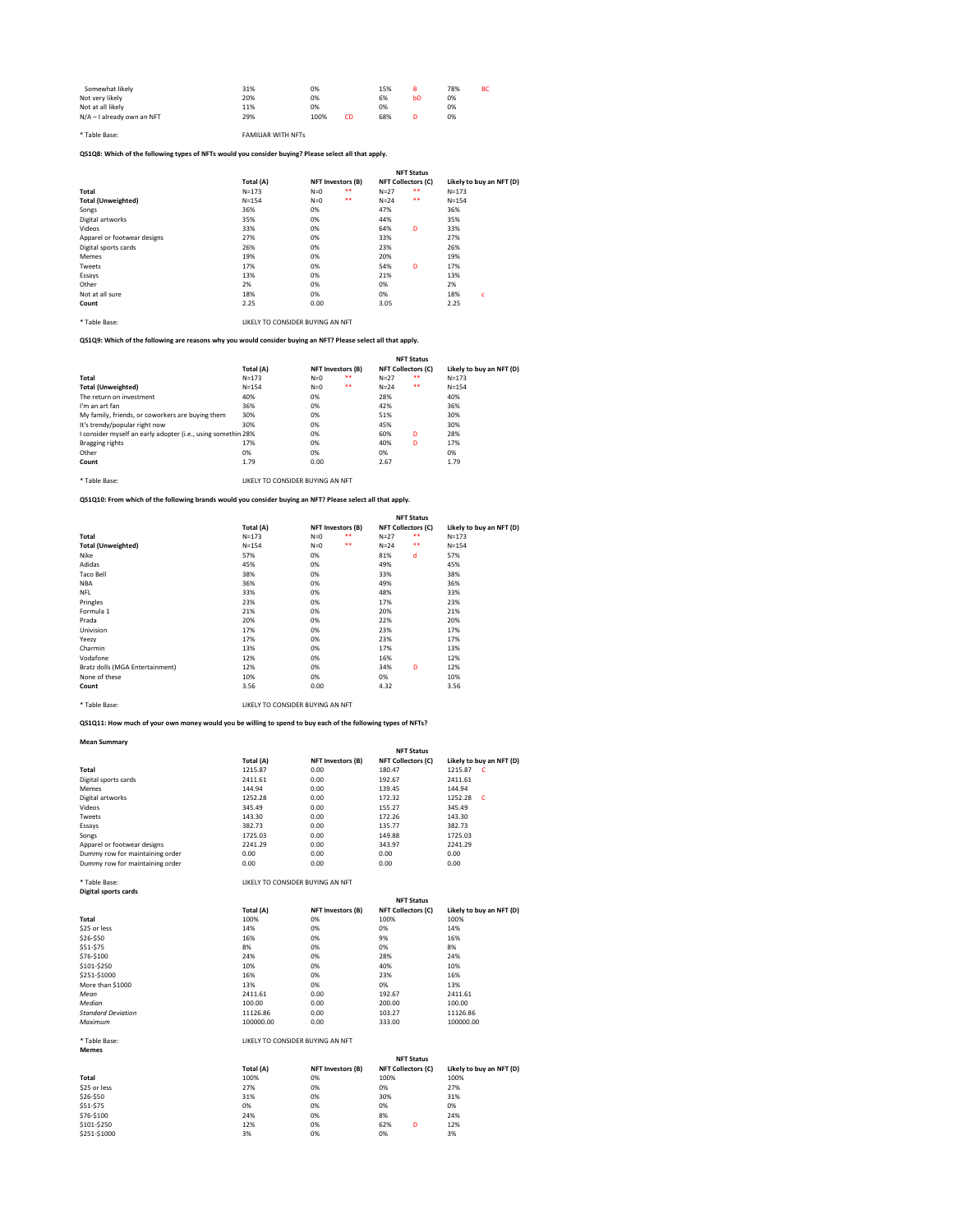| More than \$1000          | 4%      | 0%   | 0%     | 4%      |
|---------------------------|---------|------|--------|---------|
| Mean                      | 144.94  | 0.00 | 139.45 | 144.94  |
| Median                    | 50.00   | 0.00 | 150.00 | 50.00   |
| <b>Standard Deviation</b> | 299.96  | 0.00 | 85.21  | 299.96  |
| Maximum                   | 1390.00 | 0.00 | 220.00 | 1390.00 |

#### \* Table Base: LIKELY TO CONSIDER BUYING AN NFT

|  | <b>Digital artworks</b> |
|--|-------------------------|
|--|-------------------------|

## \* Table Base: LIKELY TO CONSIDER BUYING AN NFT

**Videos**

### \* Table Base: LIKELY TO CONSIDER BUYING AN NFT

| ×<br>۰.<br>۰,<br>۰. |
|---------------------|
|---------------------|

|                           |           |                   | <b>NFT Status</b>         |                           |
|---------------------------|-----------|-------------------|---------------------------|---------------------------|
|                           | Total (A) | NFT Investors (B) | <b>NFT Collectors (C)</b> | Likely to buy an NFT (D)  |
| <b>Total</b>              | 100%      | 0%                | 100%                      | 100%                      |
| \$25 or less              | 8%        | 0%                | 6%                        | 8%                        |
| \$26-\$50                 | 15%       | 0%                | 22%                       | 15%                       |
| \$51-\$75                 | 2%        | 0%                | 0%                        | 2%                        |
| \$76-\$100                | 25%       | 0%                | 24%                       | 25%                       |
| \$101-\$250               | 23%       | 0%                | 43%                       | 23%                       |
| \$251-\$1000              | 17%       | 0%                | 6%                        | 17%                       |
| More than \$1000          | 11%       | 0%                | 0%                        | 11%                       |
| Mean                      | 1252.28   | 0.00              | 172.32                    | 1252.28<br>$\overline{C}$ |
| Median                    | 120.00    | 0.00              | 100.00                    | 120.00                    |
| <b>Standard Deviation</b> | 3079.11   | 0.00              | 234.48                    | 3079.11                   |
| Maximum                   | 10000.00  | 0.00              | 1000.00                   | 10000.00                  |

|                           |           | <b>NFT Status</b>        |                           |                          |  |  |  |  |  |  |
|---------------------------|-----------|--------------------------|---------------------------|--------------------------|--|--|--|--|--|--|
|                           | Total (A) | <b>NFT Investors (B)</b> | <b>NFT Collectors (C)</b> | Likely to buy an NFT (D) |  |  |  |  |  |  |
| <b>Total</b>              | 100%      | 0%                       | 100%                      | 100%                     |  |  |  |  |  |  |
| \$25 or less              | 19%       | 0%                       | 3%                        | 19%                      |  |  |  |  |  |  |
| \$26-\$50                 | 16%       | 0%                       | 13%                       | 16%                      |  |  |  |  |  |  |
| \$51-\$75                 | 7%        | 0%                       | 3%                        | 7%                       |  |  |  |  |  |  |
| \$76-\$100                | 18%       | 0%                       | 11%                       | 18%                      |  |  |  |  |  |  |
| \$101-\$250               | 28%       | 0%                       | D<br>70%                  | 28%                      |  |  |  |  |  |  |
| \$251-\$1000              | 7%        | 0%                       | 0%                        | 7%                       |  |  |  |  |  |  |
| More than \$1000          | 5%        | 0%                       | 0%                        | 5%                       |  |  |  |  |  |  |
| Mean                      | 345.49    | 0.00                     | 155.27                    | 345.49                   |  |  |  |  |  |  |
| Median                    | 100.00    | 0.00                     | 200.00                    | 100.00                   |  |  |  |  |  |  |
| <b>Standard Deviation</b> | 1323.60   | 0.00                     | 68.70                     | 1323.60                  |  |  |  |  |  |  |
| Maximum                   | 10000.00  | 0.00                     | 250.00                    | 10000.00                 |  |  |  |  |  |  |

#### \* Table Base: LIKELY TO CONSIDER BUYING AN NFT

|                           |           |                                  | <b>NFT Status</b>         |                          |
|---------------------------|-----------|----------------------------------|---------------------------|--------------------------|
|                           | Total (A) | <b>NFT Investors (B)</b>         | <b>NFT Collectors (C)</b> | Likely to buy an NFT (D) |
| <b>Total</b>              | 100%      | 0%                               | 100%                      | 100%                     |
| \$25 or less              | 16%       | 0%                               | 6%                        | 16%                      |
| \$26-\$50                 | 19%       | 0%                               | 21%                       | 19%                      |
| \$51-\$75                 | 2%        | 0%                               | 4%                        | 2%                       |
| \$76-\$100                | 17%       | 0%                               | 0%                        | 17%                      |
| \$101-\$250               | 31%       | 0%                               | 50%                       | 31%                      |
| \$251-\$1000              | 14%       | 0%                               | 19%                       | 14%                      |
| More than \$1000          | 0%        | 0%                               | 0%                        | 0%                       |
| Mean                      | 143.30    | 0.00                             | 172.26                    | 143.30                   |
| Median                    | 100.00    | 0.00                             | 109.00                    | 100.00                   |
| <b>Standard Deviation</b> | 184.06    | 0.00                             | 223.62                    | 184.06                   |
| Maximum                   | 1000.00   | 0.00                             | 1000.00                   | 1000.00                  |
| * Table Base:             |           | LIKELY TO CONSIDER BUYING AN NFT |                           |                          |
| <b>Essays</b>             |           |                                  |                           |                          |
|                           |           |                                  | <b>NFT Status</b>         |                          |
|                           | Total (A) | <b>NFT Investors (B)</b>         | <b>NFT Collectors (C)</b> | Likely to buy an NFT (D) |
| <b>Total</b>              | 100%      | 0%                               | 100%                      | 100%                     |
| \$25 or less              | 17%       | 0%                               | 0%                        | 17%                      |
| \$26-\$50                 | 6%        | 0%                               | 22%                       | 6%                       |
| \$51-\$75                 | 6%        | 0%                               | 0%                        | 6%                       |
| \$76-\$100                | 29%       | 0%                               | 34%                       | 29%                      |
| \$101-\$250               | 16%       | 0%                               | 43%                       | 16%                      |
| \$251-\$1000              | 20%       | 0%                               | 0%                        | 20%                      |
| More than \$1000          | 5%        | 0%                               | 0%                        | 5%                       |
| Mean                      | 382.73    | 0.00                             | 135.77                    | 382.73                   |
| Median                    | 100.00    | 0.00                             | 100.00                    | 100.00                   |
| <b>Standard Deviation</b> | 709.48    | 0.00                             | 73.13                     | 709.48                   |
| Maximum                   | 3000.00   | 0.00                             | 220.00                    | 3000.00                  |

#### \* Table Base: LIKELY TO CONSIDER BUYING AN NFT

**Apparel or footwear designs**

| Songs                     |           |                          |                           |                          |  |  |  |  |  |  |
|---------------------------|-----------|--------------------------|---------------------------|--------------------------|--|--|--|--|--|--|
|                           |           | <b>NFT Status</b>        |                           |                          |  |  |  |  |  |  |
|                           | Total (A) | <b>NFT Investors (B)</b> | <b>NFT Collectors (C)</b> | Likely to buy an NFT (D) |  |  |  |  |  |  |
| <b>Total</b>              | 100%      | 0%                       | 100%                      | 100%                     |  |  |  |  |  |  |
| \$25 or less              | 24%       | 0%                       | 12%                       | 24%                      |  |  |  |  |  |  |
| \$26-\$50                 | 30%       | 0%                       | 34%                       | 30%                      |  |  |  |  |  |  |
| $$51-$75$                 | 2%        | 0%                       | 0%                        | 2%                       |  |  |  |  |  |  |
| \$76-\$100                | 16%       | 0%                       | 27%                       | 16%                      |  |  |  |  |  |  |
| \$101-\$250               | 9%        | 0%                       | 21%                       | 9%                       |  |  |  |  |  |  |
| \$251-\$1000              | 8%        | 0%                       | 6%                        | 8%                       |  |  |  |  |  |  |
| More than \$1000          | 11%       | 0%                       | 0%                        | 11%                      |  |  |  |  |  |  |
| Mean                      | 1725.03   | 0.00                     | 149.88                    | 1725.03                  |  |  |  |  |  |  |
| Median                    | 50.00     | 0.00                     | 100.00                    | 50.00                    |  |  |  |  |  |  |
| <b>Standard Deviation</b> | 6751.94   | 0.00                     | 237.36                    | 6751.94                  |  |  |  |  |  |  |
| Maximum                   | 50000.00  | 0.00                     | 1000.00                   | 50000.00                 |  |  |  |  |  |  |

**Total (A) NFT Investors (B) NFT Collectors (C) Likely to buy an NFT (D) Total** 100% 0% 100% 100% \$25 or less 22% 0% 8% 22% \$26-\$50 2% 0% 10% 2% \$51-\$75 3% 0% 0% 3% \$76-\$100 15% 0% 3% 15% \$101-\$250 28% 0% 41% 28% \$251-\$1000 23% 0% 39% 23% More than \$1000 7% 0% 0% 7% *Mean* 2241.29 0.00 343.97 2241.29 *Median* 200.00 0.00 222.00 200.00 *Standard Deviation* 9323.51 0.00 344.48 9323.51 *Maximum* 50000.00 0.00 1000.00 50000.00 **NFT Status**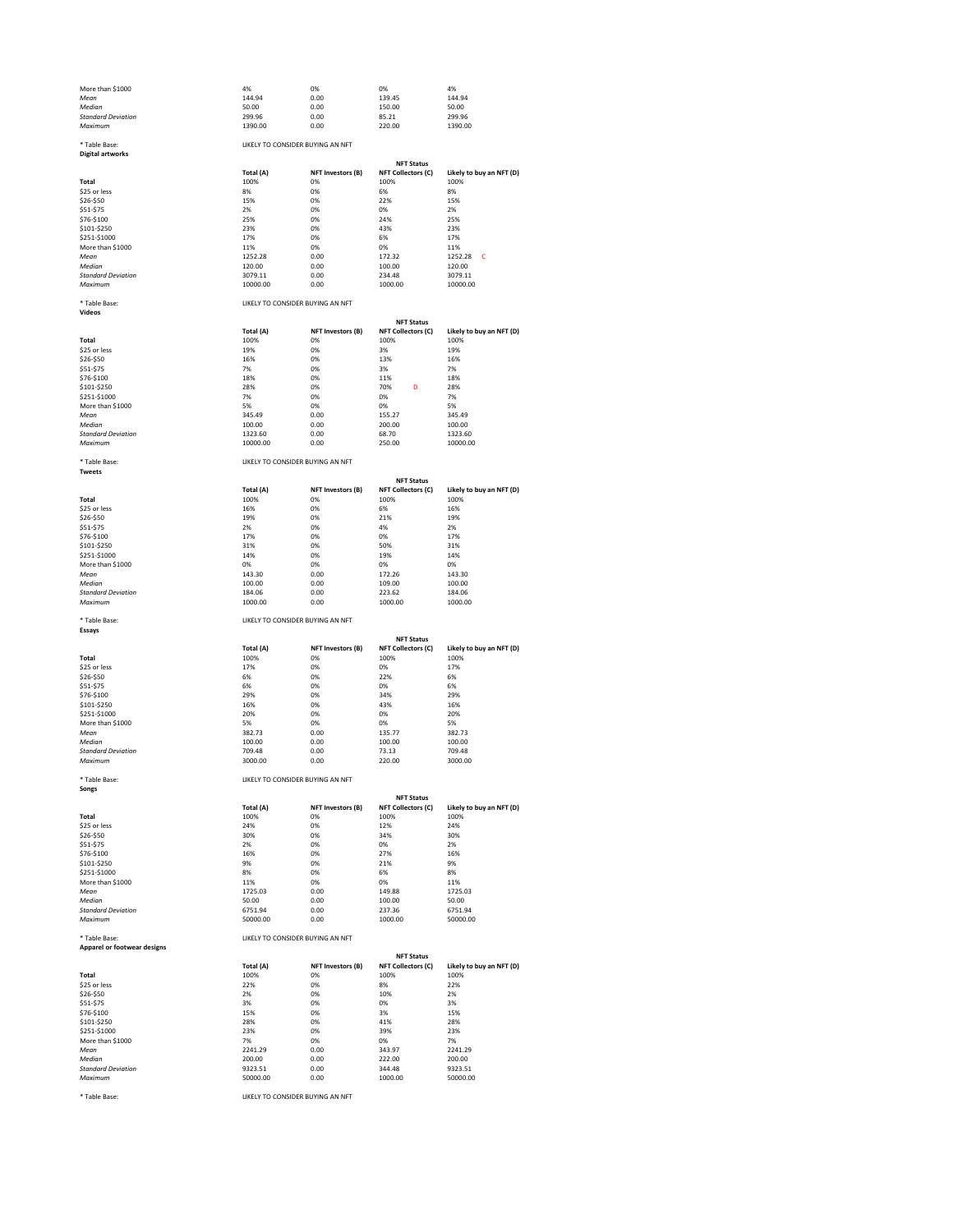QS1Q1: New technologies are often debated for their potential impact on the environment (e.g., greenhouse gas emissions, climate change, air quality). What kind of impact do you think each of the following technologies has

**NFTs (non-fungible tokens) (i.e., a digital asset that represents something unique like artwork, collectibles, and online gaming assets)**

|                                      |            | Total (A) |           | Gen Z 18-24 (B) |           | Millennials 25-40 (C) |           | Gen X 41-56 (D) |           | <b>Boomers 57-75 (E)</b> |        | Silent 76-93 (F) |
|--------------------------------------|------------|-----------|-----------|-----------------|-----------|-----------------------|-----------|-----------------|-----------|--------------------------|--------|------------------|
| <b>Total</b>                         | $N = 1088$ |           | $N = 124$ |                 | $N = 314$ |                       | $N = 265$ |                 | $N = 319$ |                          | $N=65$ | ∗                |
| <b>Total (Unweighted)</b>            | $N = 1088$ |           | $N=98$    | $\ast$          | $N = 273$ |                       | $N = 272$ |                 | $N = 389$ |                          | $N=55$ | ∗                |
| <b>Positive impact (Net)</b>         | 27%        | Ef        | 24%       | E.              | 47%       | <b>ABDEF</b>          | 26%       | Εf              | 11%       |                          | 12%    |                  |
| Very positive impact                 | 13%        | Ef        | 8%        |                 | 27%       | <b>ABDEF</b>          | 13%       | Εf              | 2%        |                          | 1%     |                  |
| Somewhat positive impact             | 14%        | e         | 16%       |                 | 20%       | aE                    | 13%       |                 | 9%        |                          | 10%    |                  |
| No impact                            | 36%        | b         | 25%       |                 | 31%       |                       | 38%       | b               | 46%       | <b>ABCf</b>              | 29%    |                  |
| <b>Negative impact (Net)</b>         | 18%        |           | 32%       | <b>ACDE</b>     | 13%       |                       | 18%       |                 | 16%       |                          | 30%    | Ce               |
| Somewhat negative impact             | 13%        |           | 20%       |                 | 8%        |                       | 14%       |                 | 12%       |                          | 25%    | aCE              |
| Very negative impact                 | 5%         |           | 13%       | <b>ACDE</b>     | 5%        |                       | 4%        |                 | 5%        |                          | 5%     |                  |
| N/A - Never heard of this technology | 19%        | ັ         | 19%       | $\sqrt{2}$<br>U | 9%        |                       | 17%       | ◡               | 27%       | <b>ACD</b>               | 30%    | ╰                |

\* Table Base: U.S. RESPONDENTS

#### **QS1Q2: Before taking this survey, how familiar were you with NFTs (non-fungible tokens) (i.e., a digital asset that represents something unique like artwork, collectibles, or online gaming assets)?**

|                                                  | Total (A)  |           |           | Gen Z 18-24 (B)  |           | Millennials 25-40 (C) |           | Gen X 41-56 (D) | <b>Boomers 57-75 (E)</b> |            | Silent 76-93 (F) |     |
|--------------------------------------------------|------------|-----------|-----------|------------------|-----------|-----------------------|-----------|-----------------|--------------------------|------------|------------------|-----|
| <b>Total</b>                                     | $N = 1088$ |           | $N = 124$ |                  | $N = 314$ |                       | $N = 265$ |                 | $N = 319$                |            | $N = 65$         |     |
| <b>Total (Unweighted)</b>                        | $N = 1088$ |           | $N = 98$  | ∗.               | $N = 273$ |                       | $N = 272$ |                 | $N = 389$                |            | $N=55$           |     |
| <b>Aware of NFTs (Net)</b>                       | 81%        |           | 81%       |                  | 91%       | <b>ABDEF</b>          | 83%       | E.              | 73%                      |            | 70%              |     |
| <b>Familiar with NFTs (Net)</b>                  | 40%        | EF.       | 53%       | a <sub>DEF</sub> | 65%       | <b>ADEF</b>           | 34%       | EF              | 21%                      |            | 12%              |     |
| Very familiar                                    | 12%        | Ef        | 8%        | ь.               | 28%       | <b>ABDEF</b>          | 9%        | E.              | 2%                       |            | 1%               |     |
| Somewhat familiar                                | 28%        | EF.       | 45%       | <b>ADEF</b>      | 37%       | <b>ADEF</b>           | 25%       |                 | 19%                      |            | 10%              |     |
| Not very familiar                                | 41%        | <b>BC</b> | 28%       |                  | 26%       |                       | 49%       | aBC             | 52%                      | <b>ABC</b> | 58%              | aBC |
| Not at all familiar - I had never heard the term | 19%        |           | 19%       |                  | 9%        |                       | 17%       |                 | 27%                      | <b>ACD</b> | 30%              |     |

\* Table Base: U.S. RESPONDENTS

**QS1Q3: Which of the following statements about NFTs are true for you? Please select all that apply.**

|                                                              | Total (A) |    | Gen Z 18-24 (B) |   | Millennials 25-40 (C) Gen X 41-56 (D) |                 |          |   | <b>Boomers 57-75 (E)</b> |            | Silent 76-93 (F) |    |
|--------------------------------------------------------------|-----------|----|-----------------|---|---------------------------------------|-----------------|----------|---|--------------------------|------------|------------------|----|
| Total                                                        | $N = 434$ |    | N=66            |   | $N = 204$                             |                 | N=90     | ∗ | $N = 67$                 |            | $N = 8$          | ** |
| <b>Total (Unweighted)</b>                                    | $N = 402$ |    | $N = 54$        | ∗ | $N = 165$                             |                 | $N = 87$ | ∗ | $N = 90$                 | ∗          | $N=6$            | ** |
| I consider NFTs to be a short-term fad (e.g., they won't 42% |           |    | 48%             |   | 39%                                   |                 | 37%      |   | 57%                      | <b>ACD</b> | 23%              |    |
| I consider NFTs to be a worthwhile financial investmen 38%   |           | dE | 39%             | e | 49%                                   | a <sub>DE</sub> | 24%      |   | 20%                      |            | 40%              |    |
| I consider NFTs to have sentiment value.                     | 31%       |    | 22%             |   | 39%                                   | bE              | 32%      | e | 18%                      |            | 0%               |    |
| None of these                                                | 13%       |    | 17%             |   | 12%                                   |                 | 14%      |   | 11%                      |            | 37%              |    |
| Count                                                        | 1.25      |    | 1.25            |   | 1.39                                  |                 | 1.07     |   | 1.07                     |            | 1.00             |    |
|                                                              |           |    |                 |   |                                       |                 |          |   |                          |            |                  |    |

\* Table Base: FAMILIAR WITH NFTs

**QS1Q4: Which of the following assets are you currently invested in? Please select all that apply.**

|                                                                | Total (A)  |            | Gen Z 18-24 (B) |             |           | Millennials 25-40 (C) Gen X 41-56 (D) |           |    |           | <b>Boomers 57-75 (E)</b> |        | Silent 76-93 (F) |
|----------------------------------------------------------------|------------|------------|-----------------|-------------|-----------|---------------------------------------|-----------|----|-----------|--------------------------|--------|------------------|
| <b>Total</b>                                                   | $N = 1088$ |            | $N = 124$       |             | $N = 314$ |                                       | $N = 265$ |    | $N = 319$ |                          | $N=65$ | ∗                |
| <b>Total (Unweighted)</b>                                      | N=1088     |            | $N = 98$        | ∗           | $N = 273$ |                                       | $N = 272$ |    | $N = 389$ |                          | $N=55$ | $\ast$           |
| Equity stocks (not employer-funded)                            | 24%        |            | 14%             |             | 26%       | b                                     | 20%       |    | 26%       | b                        | 37%    | aBD              |
| Cryptocurrencies (e.g., Bitcoin, Ethereum, Ripple, Litec 19%   |            |            | 17%             | E.          | 37%       | <b>ABDEF</b>                          | 17%       | E. | 7%        |                          | 9%     |                  |
| Exchange traded funds (ETFs)                                   | 19%        |            | 11%             |             | 25%       | aBE                                   | 19%       |    | 15%       |                          | 20%    |                  |
| Commodity stocks (e.g., precious metals, oil, beef)            | 16%        |            | 15%             |             | 22%       | adE                                   | 15%       |    | 12%       |                          | 14%    |                  |
| "Meme" stocks or viral stocks (e.g., GameStop, AMC E112%       |            | Ef         | 22%             | <b>ADEF</b> | 20%       | <b>ADEF</b>                           | 10%       | E. | 4%        |                          | 1%     |                  |
| NFTs (non-fungible tokens) (i.e., a digital asset that rep 12% |            | <b>DEF</b> | 17%             | <b>DEF</b>  | 27%       | <b>ADEF</b>                           | 5%        |    | 3%        |                          | 0%     |                  |
| None of these                                                  | 45%        | $\sqrt{2}$ | 41%             |             | 30%       |                                       | 50%       | C  | 56%       | <b>ABC</b>               | 55%    |                  |
| Decline to answer                                              | 4%         |            | 4%              |             | 3%        |                                       | 4%        |    | 4%        |                          | 6%     |                  |
| Count                                                          | 1.51       |            | 1.41            |             | 1.89      |                                       | 1.39      |    | 1.28      |                          | 1.43   |                  |

\* Table Base: U.S. RESPONDENTS

**QS1Q5: Do you consider yourself to be a collector (i.e., collecting a large amount of the same items, such as stamps, shoes, or coins)?**

|                           | Total (A)  |  | Gen Z 18-24 (B) |    | Millennials 25-40 (C) Gen X 41-56 (D) |              |           |            | <b>Boomers 57-75 (E)</b> |            | Silent 76-93 (F) |            |
|---------------------------|------------|--|-----------------|----|---------------------------------------|--------------|-----------|------------|--------------------------|------------|------------------|------------|
| <b>Total</b>              | $N = 1088$ |  | $N = 124$       |    | $N = 314$                             |              | $N = 265$ |            | $N = 319$                |            | N=65             |            |
| <b>Total (Unweighted)</b> | $N = 1088$ |  | $N = 98$        |    | $N = 273$                             |              | $N = 272$ |            | $N = 389$                |            | N=55             |            |
| Yes                       | 43%        |  | 32%             |    | 63%                                   | <b>ABDEF</b> | 50%       | <b>BEF</b> | 27%                      |            | 21%              |            |
| No                        | 57%        |  | 68%             | CD | 37%                                   |              | 50%       |            | 73%                      | <b>ACD</b> | 79%              | <b>ACD</b> |

\* Table Base: U.S. RESPONDENTS

**QS1Q6: Which of the following items do you currently collect? Please select all that apply.**

|                                                               | Total (A) |           | Gen Z 18-24 (B) |             | Millennials 25-40 (C) |              | Gen X 41-56 (D) |    | <b>Boomers 57-75 (E)</b> |             | Silent 76-93 (F) |             |
|---------------------------------------------------------------|-----------|-----------|-----------------|-------------|-----------------------|--------------|-----------------|----|--------------------------|-------------|------------------|-------------|
| <b>Total</b>                                                  | $N = 468$ |           | $N=40$          |             | $N = 197$             |              | $N = 131$       |    | $N=86$                   |             | $N=13$           |             |
| <b>Total (Unweighted)</b>                                     | $N = 462$ |           | $N = 43$        | ∗           | $N = 164$             |              | $N = 126$       |    | $N = 115$                |             | $N = 14$         | $***$       |
| Coins                                                         | 53%       |           | 40%             |             | 59%                   | b            | 53%             |    | 51%                      |             | 38%              |             |
| <b>Shoes</b>                                                  | 34%       | EF.       | 59%             | <b>ADEF</b> | 42%                   | EF.          | 30%             | Ef | 14%                      |             | 0%               |             |
| Physical playing/trading cards (e.g., baseball cards, Pok 28% |           |           | 34%             |             | 36%                   | dEF          | 23%             |    | 20%                      |             | 2%               |             |
| Stamps                                                        | 28%       |           | 27%             |             | 29%                   |              | 27%             |    | 29%                      |             | 13%              |             |
| Apparel/fashion (e.g., vintage jewelry or clothing, desig 25% |           | E.        | 30%             | E.          | 33%                   | dE           | 20%             |    | 11%                      |             | 18%              |             |
| <b>Books</b>                                                  | 24%       |           | 14%             |             | 21%                   |              | 23%             |    | 32%                      | b           | 55%              | <b>ABCD</b> |
| NFTs (non-fungible tokens)                                    | 22%       | E         | 10%             |             | 40%                   | <b>ABDEF</b> | 15%             | E. | 3%                       |             | 0%               |             |
| Vinyl records                                                 | 22%       |           | 16%             |             | 17%                   |              | 23%             |    | 35%                      | AbC         | 15%              |             |
| Vintage toys (e.g., Beanie Babies, American Girl Dolls, I 22% |           |           | 14%             |             | 23%                   |              | 24%             |    | 22%                      |             | 3%               |             |
| Sports memorabilia (e.g., baseball mitts, signs, signed f 21% |           |           | 20%             |             | 19%                   |              | 22%             |    | 22%                      |             | 41%              |             |
| Comic books                                                   | 19%       | E.        | 26%             | Ef          | 28%                   | aDEf         | 15%             | e  | 6%                       |             | 0%               |             |
| Cars                                                          | 18%       | E.        | 23%             | E.          | 24%                   | Ef.          | 18%             | Ε. | 2%                       |             | 0%               |             |
| Figurines (e.g., Barbie, action figures)                      | 17%       | e         | 17%             |             | 22%                   | Ε.           | 16%             |    | 9%                       |             | 11%              |             |
| Tech/electronics (e.g., Gameboy, SEGA, Nintendo 64)           | 16%       | <b>DE</b> | 12%             | e           | 30%                   | AbDEf        | 7%              |    | 3%                       |             | 0%               |             |
| Containers (e.g., bowls, PEZ dispensers, jewelry boxes) 16%   |           |           | 27%             | dE          | 19%                   | e            | 13%             |    | 8%                       |             | 6%               |             |
| <b>Musical instruments</b>                                    | 15%       | E.        | 14%             |             | 24%                   | aDE          | 10%             |    | 5%                       |             | 7%               |             |
| Other                                                         | 9%        |           | 2%              |             | 5%                    |              | 9%              |    | 22%                      | <b>ABCD</b> | 12%              |             |
| Count                                                         | 3.90      |           | 3.87            |             | 4.72                  |              | 3.47            |    | 2.96                     |             | 2.21             |             |

\* Table Base: COLLECTORS

**QS1Q7: How likely are you to consider buying an NFT?**

|                                | Total (A) |  |          | Gen Z 18-24 (B) |           | Millennials 25-40 (C) Gen X 41-56 (D) |          | <b>Boomers 57-75 (E)</b> |  | Silent 76-93 (F) |       |
|--------------------------------|-----------|--|----------|-----------------|-----------|---------------------------------------|----------|--------------------------|--|------------------|-------|
| Total                          | $N = 434$ |  | $N = 66$ |                 | $N = 204$ |                                       | N=90     | $N = 67$                 |  | N=8              | $***$ |
| <b>Total (Unweighted)</b>      | $N = 402$ |  | $N = 54$ |                 | $N = 165$ |                                       | $N = 87$ | $N = 90$                 |  | $N=6$            | $***$ |
| At least somewhat likely (Net) | 40%       |  | 36%      |                 | 44%       |                                       | 47%      | 25%                      |  | 13%              |       |
| Very likely                    | 9%        |  | 4%       |                 | 11%       |                                       | 12%      | 2%                       |  | 13%              |       |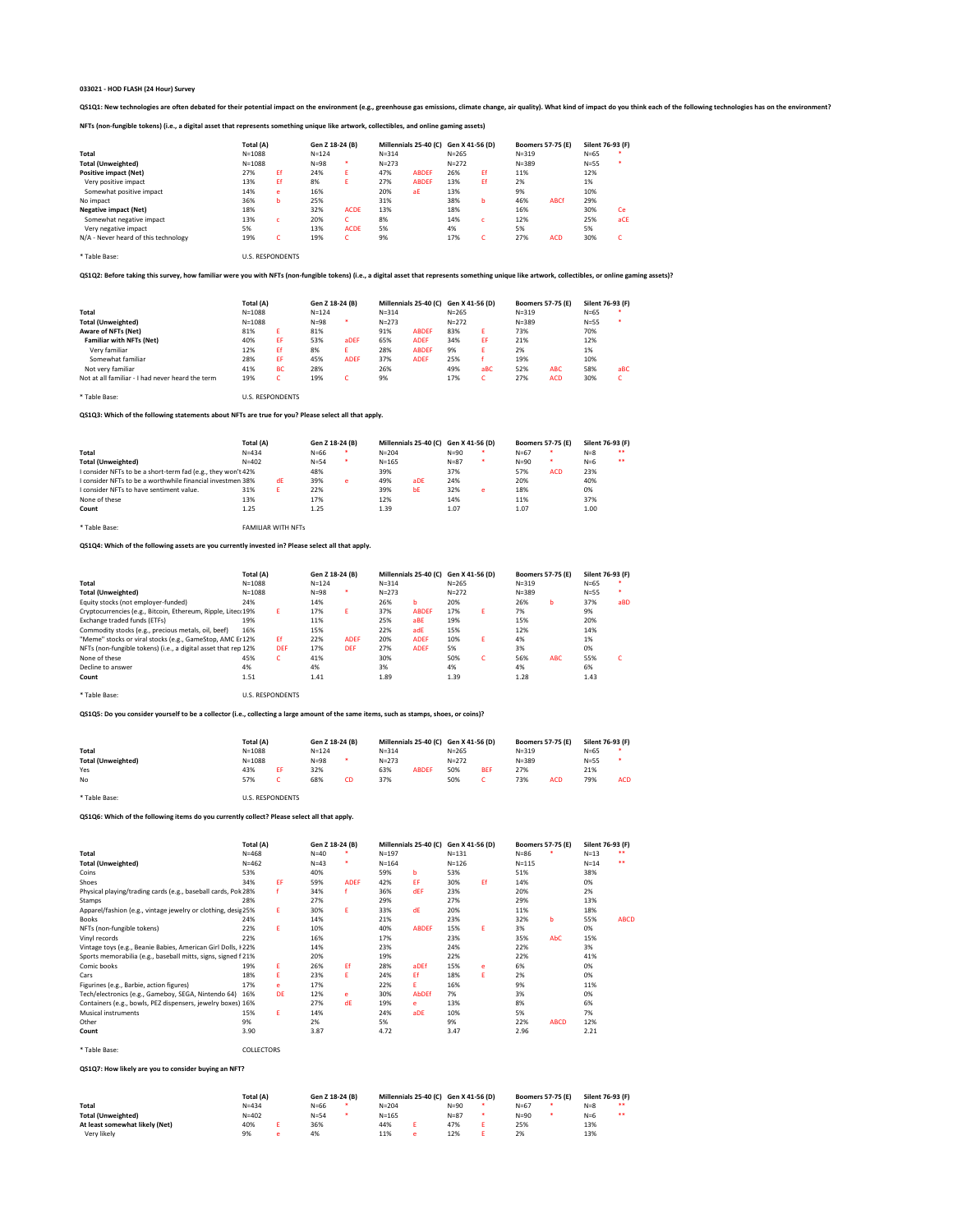| Somewhat likely              | 31% |    | 32% |    | 32% |     | 35% | 23% |      | 0%  |  |
|------------------------------|-----|----|-----|----|-----|-----|-----|-----|------|-----|--|
| Not very likely              | 20% |    | 24% |    | 11% |     | 25% | 33% | AС   | 55% |  |
| Not at all likely            | 11% |    | 7%  |    | 4%  |     | 14% | 29% | ABCd | 32% |  |
| $N/A - I$ already own an NFT | 29% | DE | 32% | αF | 41% | ADE | 14% | 13% |      | 0%  |  |

\* Table Base: FAMILIAR WITH NFTs

# **QS1Q8: Which of the following types of NFTs would you consider buying? Please select all that apply.**

|                             | Total (A) |   | Gen Z 18-24 (B) |       |          | Millennials 25-40 (C) Gen X 41-56 (D) |        |              | <b>Boomers 57-75 (E)</b> |       | Silent 76-93 (F) |       |
|-----------------------------|-----------|---|-----------------|-------|----------|---------------------------------------|--------|--------------|--------------------------|-------|------------------|-------|
| <b>Total</b>                | $N = 173$ |   | $N = 24$        | $***$ | $N = 89$ |                                       | $N=42$ | $\ast$       | $N=17$                   | $***$ | $N=1$            | $* *$ |
| <b>Total (Unweighted)</b>   | $N = 154$ |   | $N=21$          | $***$ | $N=74$   | ∗                                     | $N=39$ | $\ast$       | $N=19$                   | $***$ | $N=1$            | $***$ |
| Songs                       | 36%       | e | 31%             |       | 43%      | E.                                    | 33%    |              | 12%                      |       | 0%               |       |
| Digital artworks            | 35%       |   | 29%             |       | 39%      |                                       | 32%    |              | 32%                      |       | 0%               |       |
| Videos                      | 33%       |   | 39%             |       | 34%      |                                       | 33%    |              | 18%                      |       | 0%               |       |
| Apparel or footwear designs | 27%       |   | 20%             |       | 32%      |                                       | 24%    |              | 18%                      |       | 0%               |       |
| Digital sports cards        | 26%       |   | 18%             |       | 30%      |                                       | 21%    |              | 27%                      |       | 0%               |       |
| Memes                       | 19%       |   | 9%              |       | 29%      | dE                                    | 11%    |              | 2%                       |       | 0%               |       |
| Tweets                      | 17%       |   | 23%             | e     | 19%      | e                                     | 15%    |              | 0%                       |       | 0%               |       |
| Essays                      | 13%       |   | 8%              |       | 17%      |                                       | 9%     |              | 7%                       |       | 0%               |       |
| Other                       | 2%        |   | 3%              |       | 0%       |                                       | 6%     | $\mathsf{C}$ | 0%                       |       | 0%               |       |
| Not at all sure             | 18%       |   | 34%             | cd    | 12%      |                                       | 11%    |              | 40%                      | aCD   | 100%             |       |
| Count                       | 2.25      |   | 2.14            |       | 2.55     |                                       | 1.96   |              | 1.56                     |       | 1.00             |       |

\* Table Base: LIKELY TO CONSIDER BUYING AN NFT

# **QS1Q9: Which of the following are reasons why you would consider buying an NFT? Please select all that apply.**

|                                                              | Total (A) | Gen Z 18-24 (B) |       |          | Millennials 25-40 (C) Gen X 41-56 (D) |          |   |        | <b>Boomers 57-75 (E)</b> | Silent 76-93 (F) |      |
|--------------------------------------------------------------|-----------|-----------------|-------|----------|---------------------------------------|----------|---|--------|--------------------------|------------------|------|
| <b>Total</b>                                                 | $N = 173$ | $N = 24$        | $***$ | $N = 89$ |                                       | $N = 42$ |   | $N=17$ | $***$                    | $N=1$            | **   |
| <b>Total (Unweighted)</b>                                    | $N = 154$ | $N=21$          | $***$ | $N = 74$ | ∗                                     | $N = 39$ | ∗ | $N=19$ | $***$                    | $N=1$            | $**$ |
| The return on investment                                     | 40%       | 53%             | d     | 38%      |                                       | 23%      |   | 70%    | AcD                      | 0%               |      |
| I'm an art fan                                               | 36%       | 41%             |       | 36%      |                                       | 29%      |   | 38%    |                          | 100%             |      |
| My family, friends, or coworkers are buying them             | 30%       | 37%             |       | 33%      |                                       | 19%      |   | 31%    |                          | 0%               |      |
| It's trendy/popular right now                                | 30%       | 36%             |       | 35%      |                                       | 23%      |   | 13%    |                          | 0%               |      |
| I consider myself an early adopter (i.e., using somethin 28% |           | 27%             |       | 33%      |                                       | 27%      |   | 9%     |                          | 0%               |      |
| Bragging rights                                              | 17%       | 9%              |       | 20%      |                                       | 19%      |   | 5%     |                          | 0%               |      |
| Other                                                        | 0%        | 0%              |       | 1%       |                                       | 0%       |   | 0%     |                          | 0%               |      |
| Count                                                        | 1.79      | 2.03            |       | 1.96     |                                       | 1.39     |   | 1.64   |                          | 1.00             |      |

\* Table Base: LIKELY TO CONSIDER BUYING AN NFT

**QS1Q10: From which of the following brands would you consider buying an NFT? Please select all that apply.**

|                                 | Total (A) | Gen Z 18-24 (B) |             |          | Millennials 25-40 (C) Gen X 41-56 (D) |        |        |        | <b>Boomers 57-75 (E)</b> | Silent 76-93 (F) |       |
|---------------------------------|-----------|-----------------|-------------|----------|---------------------------------------|--------|--------|--------|--------------------------|------------------|-------|
| <b>Total</b>                    | $N = 173$ | $N=24$          | $***$       | $N = 89$ |                                       | $N=42$ | *      | $N=17$ | $***$                    | $N=1$            | $***$ |
| <b>Total (Unweighted)</b>       | $N = 154$ | $N=21$          | $***$       | $N=74$   |                                       | $N=39$ | $\ast$ | $N=19$ | $***$                    | $N=1$            | $***$ |
| Nike                            | 57%       | 53%             |             | 60%      |                                       | 62%    |        | 35%    |                          | 0%               |       |
| Adidas                          | 45%       | 58%             |             | 46%      |                                       | 41%    |        | 35%    |                          | 0%               |       |
| <b>Taco Bell</b>                | 38%       | 59%             | De          | 43%      | d                                     | 22%    |        | 23%    |                          | 0%               |       |
| <b>NBA</b>                      | 36%       | 25%             |             | 42%      |                                       | 33%    |        | 29%    |                          | 0%               |       |
| <b>NFL</b>                      | 33%       | 34%             |             | 33%      |                                       | 33%    |        | 36%    |                          | 0%               |       |
| Pringles                        | 23%       | 52%             | <b>ACDE</b> | 21%      |                                       | 17%    |        | 11%    |                          | 0%               |       |
| Formula 1                       | 21%       | 34%             |             | 24%      |                                       | 12%    |        | 8%     |                          | 0%               |       |
| Prada                           | 20%       | 24%             |             | 22%      |                                       | 9%     |        | 37%    | D                        | 0%               |       |
| Univision                       | 17%       | 8%              |             | 24%      |                                       | 13%    |        | 11%    |                          | 0%               |       |
| Yeezy                           | 17%       | 39%             | acE         | 14%      |                                       | 21%    | e      | 0%     |                          | 0%               |       |
| Charmin                         | 13%       | 7%              |             | 15%      |                                       | 13%    |        | 15%    |                          | 0%               |       |
| Vodafone                        | 12%       | 19%             |             | 15%      |                                       | 8%     |        | 0%     |                          | 0%               |       |
| Bratz dolls (MGA Entertainment) | 12%       | 25%             |             | 12%      |                                       | 6%     |        | 8%     |                          | 0%               |       |
| None of these                   | 10%       | 17%             | C.          | 3%       |                                       | 11%    |        | 32%    | <b>AC</b>                | 100%             |       |
| Count                           | 3.56      | 4.53            |             | 3.73     |                                       | 3.02   |        | 2.79   |                          | 1.00             |       |

\* Table Base: LIKELY TO CONSIDER BUYING AN NFT

**QS1Q11: How much of your own money would you be willing to spend to buy each of the following types of NFTs?**

### **Mean Summary**

|                             | Total (A)    | Gen Z 18-24 (B) | Millennials 25-40 (C) Gen X 41-56 (D) |         | <b>Boomers 57-75 (E)</b> | Silent 76-93 (F) |
|-----------------------------|--------------|-----------------|---------------------------------------|---------|--------------------------|------------------|
| <b>Total</b>                | 1215.87<br>d | 1451.79         | 1497.65<br><b>D</b>                   | 347.67  | 960.26                   | 0.00             |
| Digital sports cards        | 2411.61      | 12423.91        | 1830.41                               | 122.27  | 852.25                   | 0.00             |
| <b>Memes</b>                | 144.94<br>b  | 23.17           | 172.14<br>- b                         | 55.20   | 10.00                    | 0.00             |
| Digital artworks            | 1252.28<br>b | 259.10          | 1408.53                               | 1318.95 | 1334.87                  | 0.00             |
| Videos                      | 345.49       | 278.69          | 506.64                                | 90.44   | 144.82                   | 0.00             |
| Tweets                      | 143.30       | 72.84           | 146.20                                | 197.06  | 0.00                     | 0.00             |
| Essays                      | 382.73       | 363.90          | 343.29                                | 622.10  | 100.00                   | 0.00             |
| Songs                       | 1725.03      | 184.84<br>d     | 2726.08                               | 52.16   | 84.87                    | 0.00             |
| Apparel or footwear designs | 2241.29      | 176.56          | 3353.80                               | 148.37  | 2255.91                  | 0.00             |

## \* Table Base: LIKELY TO CONSIDER BUYING AN NFT

**Digital sports cards**

| $\tilde{\phantom{a}}$<br>. . |           |                 |                                       |           |                          |                  |
|------------------------------|-----------|-----------------|---------------------------------------|-----------|--------------------------|------------------|
|                              | Total (A) | Gen Z 18-24 (B) | Millennials 25-40 (C) Gen X 41-56 (D) |           | <b>Boomers 57-75 (E)</b> | Silent 76-93 (F) |
| <b>Total</b>                 | 100%      | 100%            | 100%                                  | 100%      | 100%                     | 0%               |
| \$25 or less                 | 14%       | 0%              | 15%                                   | 8%        | 27%                      | 0%               |
| \$26-\$50                    | 16%       | 0%              | 21%                                   | 17%       | 0%                       | 0%               |
| \$51-\$75                    | 8%        | 51%<br>C.       | 5%                                    | 0%        | 0%                       | 0%               |
| \$76-\$100                   | 24%       | 0%              | 13%                                   | 59%<br>C. | 41%                      | 0%               |
| \$101-\$250                  | 10%       | 0%              | 13%                                   | 0%        | 16%                      | 0%               |
| \$251-\$1000                 | 16%       | 37%             | 16%                                   | 16%       | 0%                       | 0%               |
| More than \$1000             | 13%       | 12%             | 16%                                   | 0%        | 15%                      | 0%               |
| Mean                         | 2411.61   | 12423.91        | 1830.41                               | 122.27    | 852.25                   | 0.00             |
| Median                       | 100.00    | 70.00           | 100.00                                | 100.00    | 100.00                   | 0.00             |
| <b>Standard Deviation</b>    | 11126.86  | 36932.84        | 3687.53                               | 102.93    | 1998.39                  | 0.00             |

*Maximum* 100000.00 100000.00 10000.00 333.00 5000.00 0.00

\* Table Base: LIKELY TO CONSIDER BUYING AN NFT

**Memes**

|                  | Total (A) | Gen Z 18-24 (B) | Millennials 25-40 (C) Gen X 41-56 (D) |       | <b>Boomers 57-75 (E)</b> | Silent 76-93 (F) |
|------------------|-----------|-----------------|---------------------------------------|-------|--------------------------|------------------|
| <b>Total</b>     | 100%      | 100%            | 100%                                  | 100%  | 100%                     | 0%               |
| \$25 or less     | 27%       | 42%             | 22%                                   | 42%   | 100%                     | 0%               |
| \$26-\$50        | 31%       | 58%             | 32%                                   | 9%    | 0%                       | 0%               |
| \$51-\$75        | 0%        | 0%              | 0%                                    | 0%    | 0%                       | 0%               |
| \$76-\$100       | 24%       | 0%              | 22%                                   | 49%   | 0%                       | 0%               |
| \$101-\$250      | 12%       | 0%              | 15%                                   | 0%    | 0%                       | 0%               |
| \$251-\$1000     | 3%        | 0%              | 4%                                    | 0%    | 0%                       | 0%               |
| More than \$1000 | 4%        | 0%              | 5%                                    | 0%    | 0%                       | 0%               |
| Mean             | 144.94    | 23.17           | 172.14                                | 55.20 | 10.00                    | 0.00             |